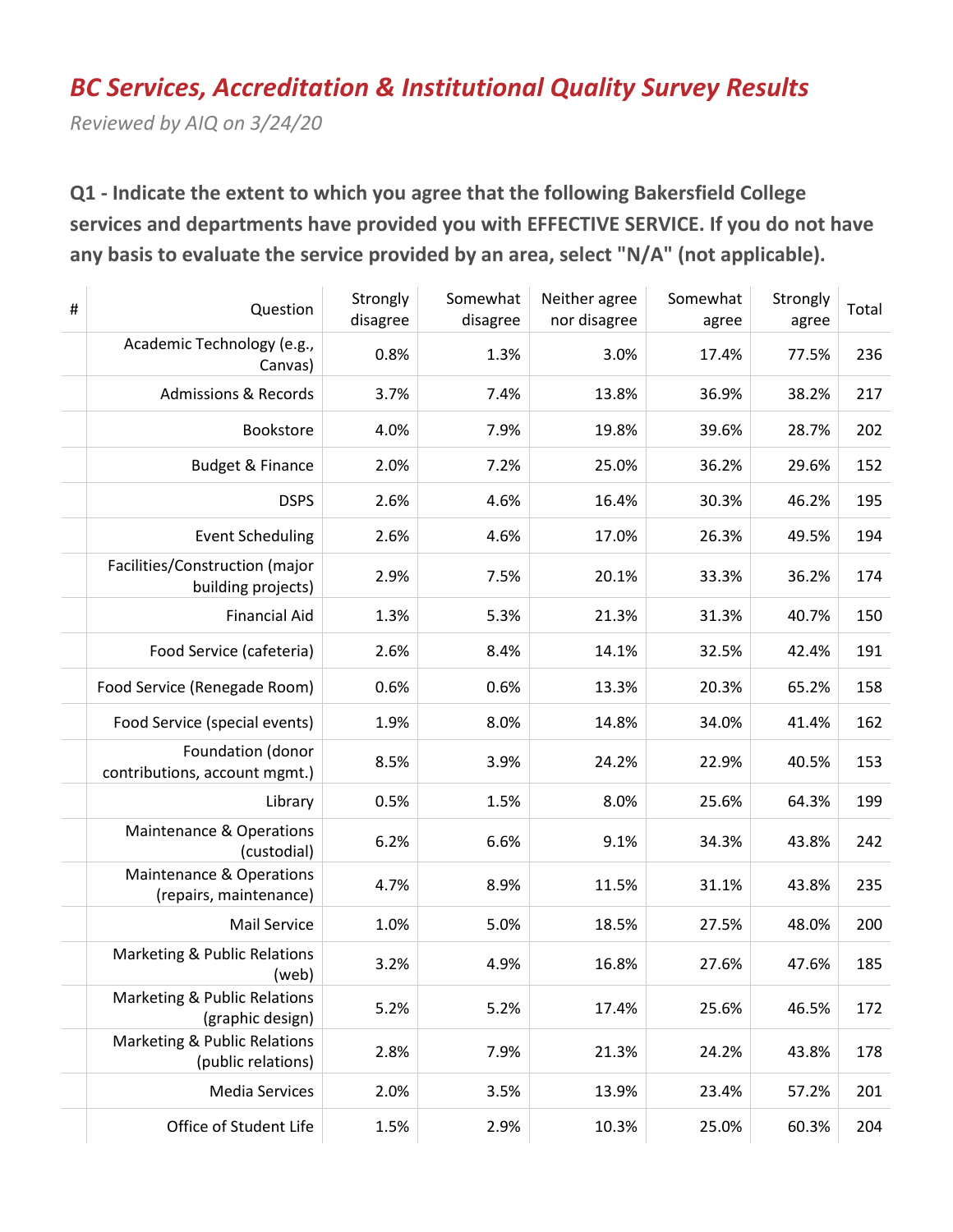|                                                                        | 233<br>67.8% |
|------------------------------------------------------------------------|--------------|
| Print Shop<br>2.6%<br>8.2%<br>19.3%<br>2.1%                            |              |
| Public Safety (security &<br>2.8%<br>3.3%<br>8.9%<br>28.9%<br>parking) | 246<br>56.1% |
| 28.8%<br>Shipping & Receiving<br>1.8%<br>3.7%<br>19.0%                 | 163<br>46.6% |
| 3.2%<br>5.6%<br>22.3%<br><b>Technology Support</b><br>1.6%             | 251<br>67.3% |
| <b>Testing and Placement Center</b><br>1.3%<br>4.0%<br>17.4%<br>23.5%  | 149<br>53.7% |
| 2.8%<br>Supplemental Instruction (SI)<br>2.8%<br>19.7%<br>14.8%        | 59.9%<br>142 |
| 1.8%<br>1.2%<br>21.9%<br>15.4%<br><b>Tutoring</b>                      | 169<br>59.8% |
| 1.9%<br>1.3%<br>14.6%<br>20.3%<br><b>Writing Center</b>                | 158<br>62.0% |

| #              | Field                                                | Mean | Minimum | Maximum | Std<br>Deviation | Variance | Count |
|----------------|------------------------------------------------------|------|---------|---------|------------------|----------|-------|
| $\mathbf{1}$   | Academic Technology (e.g., Canvas)                   | 4.7  | 1.0     | 5.0     | 0.7              | 0.4      | 236   |
| $\overline{2}$ | Admissions & Records                                 | 4.0  | 1.0     | 5.0     | 1.1              | 1.1      | 217   |
| 3              | Bookstore                                            | 3.8  | $1.0\,$ | 5.0     | 1.1              | 1.1      | 202   |
| 4              | <b>Budget &amp; Finance</b>                          | 3.8  | $1.0\,$ | 5.0     | 1.0              | 1.0      | 152   |
| 5              | <b>DSPS</b>                                          | 4.1  | $1.0\,$ | 5.0     | 1.0              | $1.0$    | 195   |
| 6              | <b>Event Scheduling</b>                              | 4.2  | 1.0     | 5.0     | 1.0              | 1.1      | 194   |
| $\overline{7}$ | Facilities/Construction (major building<br>projects) | 3.9  | $1.0$   | 5.0     | 1.1              | 1.1      | 174   |
| 8              | <b>Financial Aid</b>                                 | 4.0  | 1.0     | 5.0     | 1.0              | 1.0      | 150   |
| 9              | Food Service (cafeteria)                             | 4.0  | 1.0     | 5.0     | 1.1              | 1.1      | 191   |
| 10             | Food Service (Renegade Room)                         | 4.5  | 1.0     | 5.0     | 0.8              | 0.6      | 158   |
| 11             | Food Service (special events)                        | 4.0  | 1.0     | 5.0     | 1.0              | 1.0      | 162   |
| 12             | Foundation (donor contributions, account<br>mgmt.)   | 3.8  | 1.0     | 5.0     | 1.2              | 1.5      | 153   |
| 13             | Library                                              | 4.5  | $1.0$   | 5.0     | 0.7              | 0.6      | 199   |
| 14             | Maintenance & Operations (custodial)                 | 4.0  | 1.0     | 5.0     | 1.2              | 1.4      | 242   |
| 15             | Maintenance & Operations (repairs,<br>maintenance)   | 4.0  | 1.0     | 5.0     | 1.2              | 1.3      | 235   |
| 16             | <b>Mail Service</b>                                  | 4.2  | 1.0     | 5.0     | 1.0              | 0.9      | 200   |
| 17             | Marketing & Public Relations (web)                   | 4.1  | 1.0     | 5.0     | 1.1              | 1.1      | 185   |
| 18             | Marketing & Public Relations (graphic<br>design)     | 4.0  | $1.0$   | 5.0     | 1.1              | 1.3      | 172   |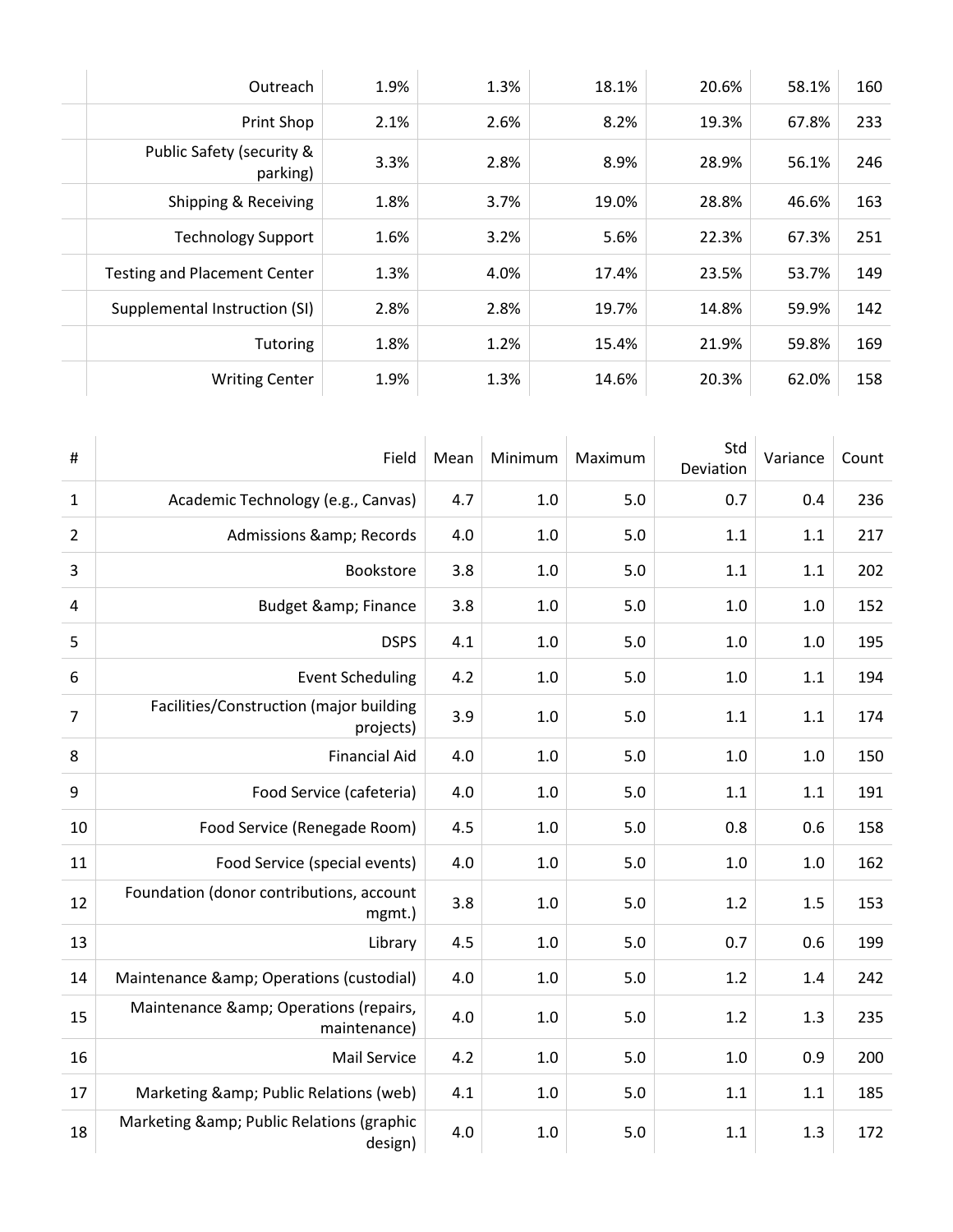| 19 | Marketing & Public Relations (public<br>relations) | 4.0 | 1.0     | 5.0 | 1.1 | 1.2 | 178 |
|----|----------------------------------------------------|-----|---------|-----|-----|-----|-----|
| 20 | <b>Media Services</b>                              | 4.3 | 1.0     | 5.0 | 1.0 | 0.9 | 201 |
| 21 | Office of Student Life                             | 4.4 | $1.0\,$ | 5.0 | 0.9 | 0.8 | 204 |
| 22 | Outreach                                           | 4.3 | 1.0     | 5.0 | 0.9 | 0.9 | 160 |
| 23 | Print Shop                                         | 4.5 | 1.0     | 5.0 | 0.9 | 0.8 | 233 |
| 24 | Public Safety (security & amp; parking)            | 4.3 | 1.0     | 5.0 | 1.0 | 1.0 | 246 |
| 25 | Shipping & Receiving                               | 4.1 | 1.0     | 5.0 | 1.0 | 0.9 | 163 |
| 26 | <b>Technology Support</b>                          | 4.5 | 1.0     | 5.0 | 0.9 | 0.7 | 251 |
| 27 | <b>Testing and Placement Center</b>                | 4.2 | 1.0     | 5.0 | 1.0 | 0.9 | 149 |
| 28 | Supplemental Instruction (SI)                      | 4.3 | 1.0     | 5.0 | 1.0 | 1.1 | 142 |
| 29 | Tutoring                                           | 4.4 | 1.0     | 5.0 | 0.9 | 0.8 | 169 |
| 30 | <b>Writing Center</b>                              | 4.4 | 1.0     | 5.0 | 0.9 | 0.8 | 158 |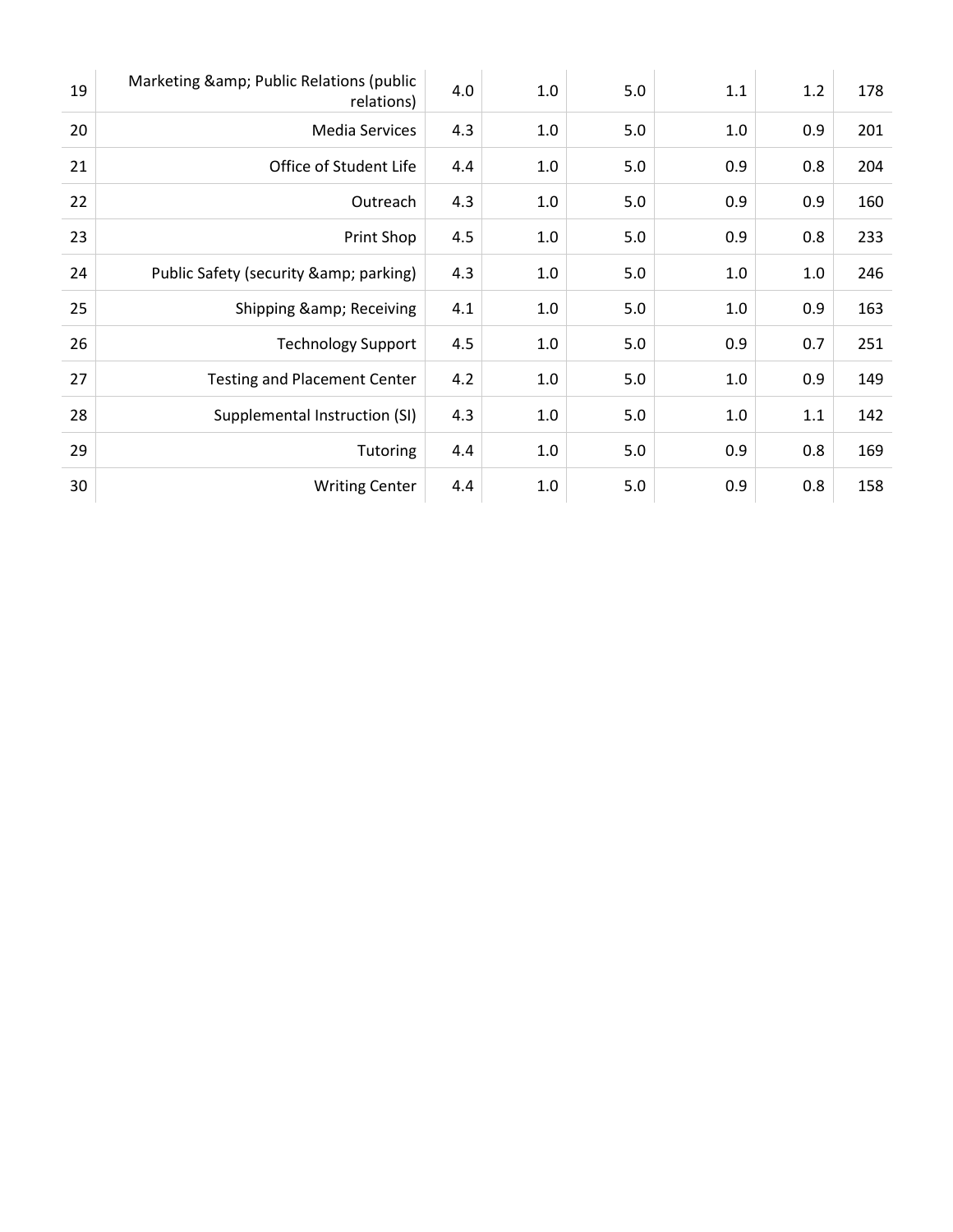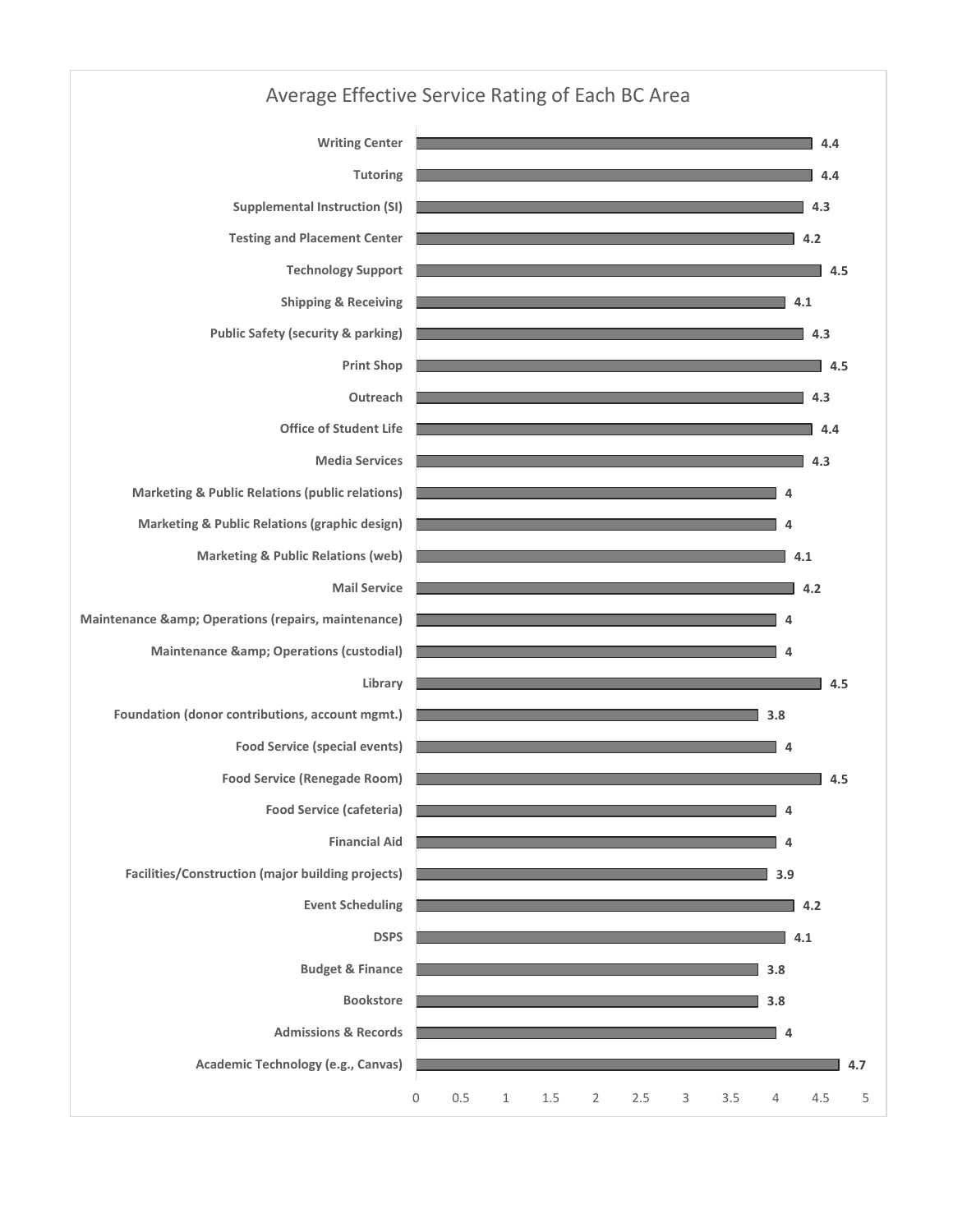**Q1a - Use the space below to provide any comments about how the Bakersfield College services and departments described above have provided you with EFFECTIVE SERVICE. Comments about the overall service or department are most useful as reports based on this survey OMIT information that identifies individuals (e.g., names, titles).**

Use the space below to provide any comments about how the Bakersfield College services and departments described above have provided you with EFFECTIVE SERVICE. Comments about the overall service or department are most useful as reports based on this survey OMIT information that identifies individuals (e.g., names, titles).

Admissions does the best job they can. They need more help in their area.

admission and records have always been really helpful as ive had issues and they have always helped me in anything that i needed. Food service i always give them the credit as i know they try hard in everything they do and to give the best customer service possible. Tutoring has always helped me when it comes to my very bad math. lol. almost everything in this list has helped me in some way or another.

With the Library and Print Shop, service has always been above and beyond. With the other top-rated services, they have provided my students with exceptional and accommodating service. The other rated services all do well but still have room for improvement, especially in the areas of accommodation, speed of response, and communication.

Last semester, I was having a very difficult time with a student. The student became threatening to my other students. Public Safety went above and beyond making me and my students feel safe and made it easy to file our incidents reports either online or in person. A couple Public Safety officers even came to my class to students who were threatened could easily make their report without adding the undue burden of finding time in their schedules to make their reports. The care, concern, and responsiveness of the Public Safety team make me and my students feel like they took our concerns very seriously.

Academic Support is doing nothing to deal with our new reality of underprepared students!

My experiences are limited to the Delano Campus.

It would be nice if custodial would vacuum not just take out the trash. It would also be nice if the print shop would notify when jobs are done.

[name redacted] and [name redacted] in the Print Shop are some of the most valuable and effective resources I have on campus. I cannot say enough about how much I appreciate them! I also really appreciate the faculty, staff, and students in the Renegade Room (Wednesday lunches are my favorite). They do an awesome job and provide a great outreach opportunity to our community.

Media Service, Print Service, DSPS, Food Service are areas I can always rely on for assistance and quality service in a timely way.

Technology team has gone above an beyond with providing support services!

IT Department is amazing!

Academic technology has always been quick and helpful with my many questions.

Some departments are very open to working together and others are not. Also, custodial staff currently only picks up trash, not clean.

Academic Technology has always been friendly, timely and knowledgeable but they took it to a whole new level during the COVID-19 transition.

There has been confusing service from the finance office that starts with the DO budget office.

[name redacted] and [name redacted] have been incredibly helpful and wonderful. The other part of media services, web design, social media has not been great. We've put in several requests that amounted to nothing. We've basically given up using it except for [name redacted].

The writing center is great. They work with faculty to advance student learning.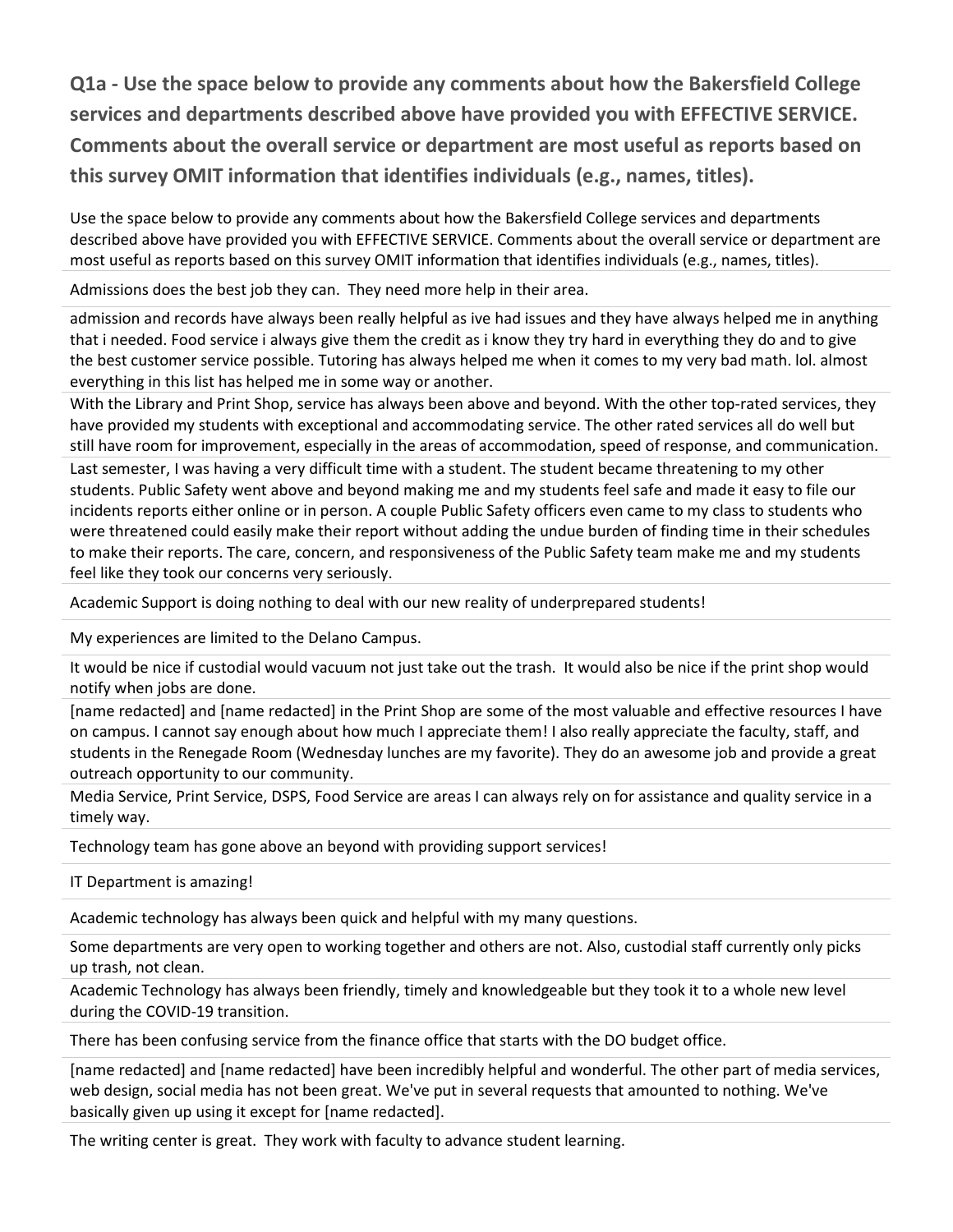The Print Shop has been great. They always have quick turnaround times on my print jobs.

Bravo and brava to BC's staff and their overall response to COVID-19!

I love the efficiency and friendliness of the Print Shop!

IT has been amazing in helping all of us transition to working remotely from home. I went in today and it was nothing but smiles and great attitudes!!

Th entire IT team is amazing!!!! I think food service is doing better. I am confident with the new chef, things will continue to approve. I would like more variety for lunch. If they are looking to expand sales, consider offering dinner to-go for a small family.

With the COVID-19 issues and needing to go to all online, the IT department needs special commendations they have gone above and beyond to make this work in an amazingly short time frame. They are awesome

Print shop: This department is doing a fantastic job of streamlining the process of faculty print requests. They're very dependable and efficient. Public Safety: Has been very responsive when I needed to contact them. Their nonemergency response time is excellent and the employees I've interfaced with from that department are friendly and professional.

Effective communication is provided form most of our support services. This is greatly appreciated. There is opportunity for custodial services to improve. For example, increase recycling bins like those that separate food waste/trash/recycle. also more garbage cans to prevent littering. In classrooms and offices, consistent vacuuming, dusting, wiping of surfaces would be nice. Bathrooms could use more routine attention to floor cleanliness restocking of seat covers,etc., (more than what is occurring now)

When requesting large rooms to meet with students, event scheduling really works to help us find a location to serve them the best

[name redacted] and [name redacted] for IT, thanks

Big shout out to the IT department for going above and beyond to make sure we are all set up and able to work from home for our safety!

There needs to be another category, much stronger than strongly agree, for Academic Technology!

Special shout out to the cleaning management and staff. Always friendly and right on task. Also, Mail delivery was outstanding.

FYI there is no likert scale available for the Academic Support option in question 1.

N/A

I think that we need more janitorial staff especially during the day. To tidy up and keep things clean.

Just want to say that IT and Media Services have been great at support and helping during the stressful Spring transition to online.

The Academic Support Services are worth their weight in GOLD, as is the Print Shop - they are always on top of it. They have saved me more than once.

The technology team (IT) have been super awesome in this time of panic. They all deserve some time off--just not right now. we need them too much

The mailroom works hard to get the mail to each office daily. Come rain or shine. Other offices I selected do their part to help keep the College functioning each day. Everyone works hard.

In my experience, I believe that each of our departments is working on progressing and not just sticking with the same old ways just because they were done in the past. We are evolving, especially in this world crisis, to become an even Better BC!

Sometimes IT is slow to respond to tickets or to replace items. I've been waiting for weeks for new computer screens even though I got the tower.

[name redacted] in the Writing Center is a calm force, clear and direct, patient and understanding. [name redacted] in the Writing Center is enthusiastic, clear, and super helpful. [name redacted] in the Humanities building does a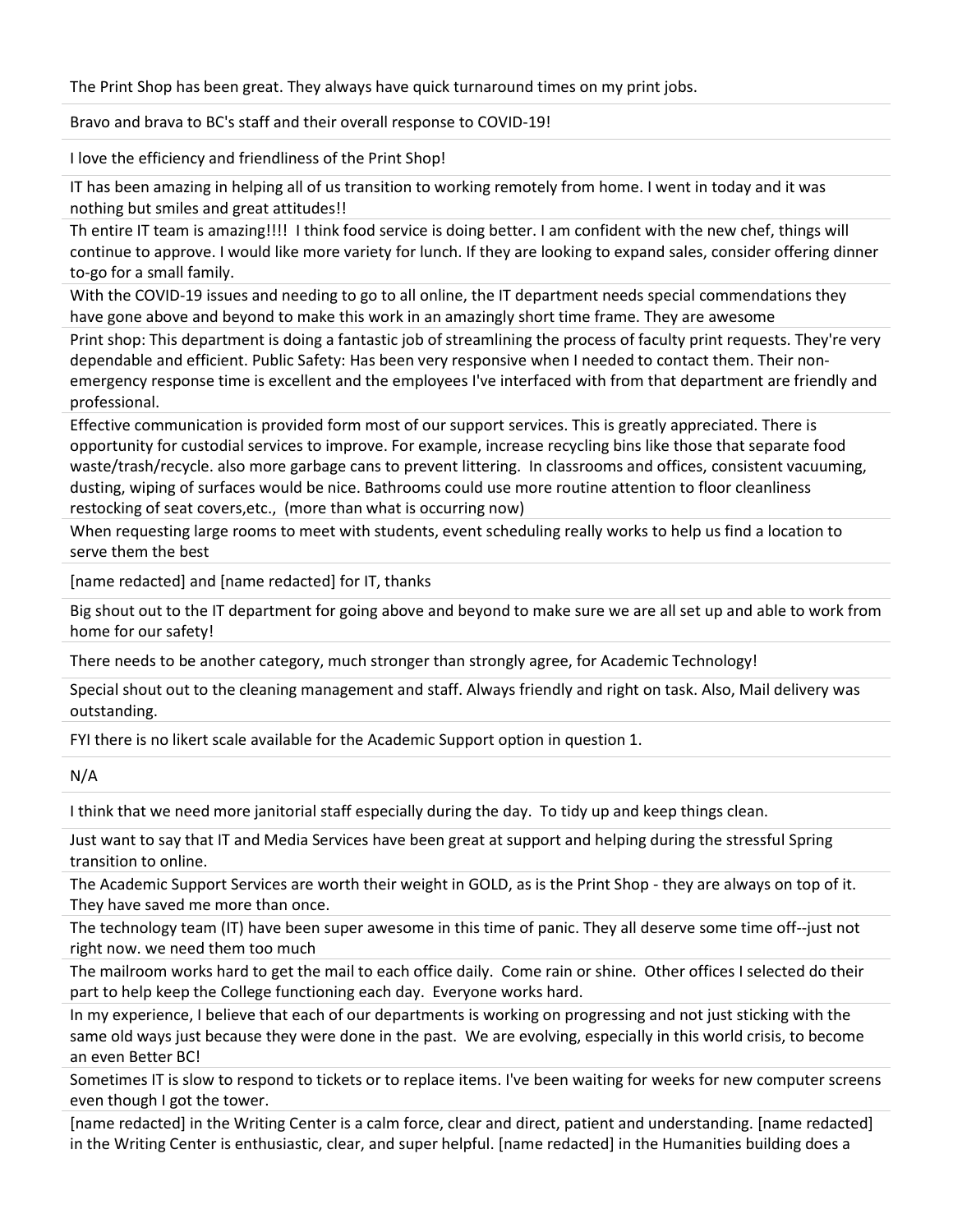great job keeping our building (classrooms/offices) nice and clean. [name redacted] and [name redacted] in the Graphics/Print shop are on top of it! They are super helpful and patient.

The facilities crew in our building has gone above and beyond for my & 7:45 am students and to keep our building sparkling.

I am a new staff member and have been welcomed with open arms. I needed everything from keys to computer setup when I got here and every department has been wonderful.

I have always received excellent service from all of the departments that I have interacted with at BC, particularly on main campus. Unfortunately, this has not always been the case at satellite campuses, but this is more due to lack of resources than any problem with the staff department itself.

Academic technology has excelled in assisting faculty during this stressful time of compete online instruction

Most of the departments I have worked with have been very effective, but some need improvements.

We all do our best with limited resources we have...

The print shop always does an excellent job providing copies on time and with great quality. DSPS also does a tremendous job helping those students who need accomodations get them.

Print shop is on point, marketing is unhelpful and slow

I have had a great experience with most of the departments I interacted with. Technology Support once ignored a request for a month until I physically went there and then they immediately fixed my issue. Admissions & Records once failed to properly handle one of my drop exception forms.

Tech Support is great; very responsive and not-intimidating user support

The Writing Center and the Tutoring Center are invaluable. They provide an unparalleled level of service for our students and faculty.

Public Relations person is the worst. Please correct this. Food service for both catering and student food service surely is looking up with better staff. Events Department rocks. Never seen such hard workers. Media services needs a refresh.

Academic Technology has done a great job of compiling resources for instructors using Canvas and other services. Great info, great response time, and very nice employees!

A kudos to our Print shop/duplication services for quick, efficient service! To our Tech services as well!

All of the above areas with which I've interacted have consistently provided amazing service, especially Event Scheduling, M&O, and Academic Support.

M&O has really done a fantastic job this past year. In particular, I want to commend the custodial staff under the direction of [name redacted] for always performing above and beyond.

Fantastic Work!

I send students for academic services often and I find that they are a great help. I recommend larger tutoring and writing centers at all BC campuses are needed.

We are fortunate to have so many dedicated people at BC!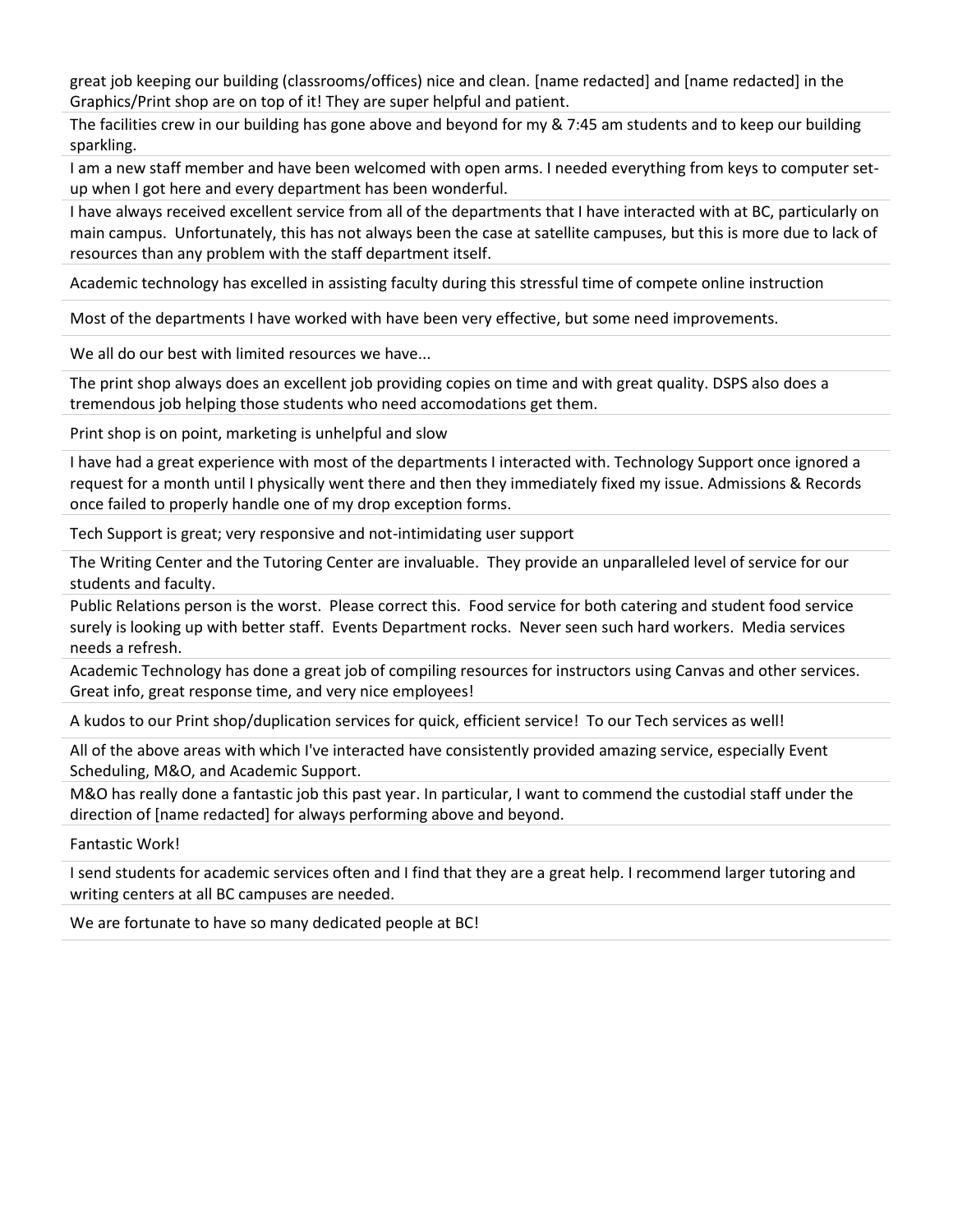**Q2 - Please indicate the extent to which agree that the OFFICE STAFF of the following offices provided you with EFFECTIVE SERVICE. Note that this is not an evaluation of the office's administrator for the given office but rather an assessment of the overall level of effective service achieved by all office staff as a unit. If you don't have a basis for evaluating a unit select "N/A" (not applicable) as your response.**



| #              | Field                                 | Minimum | Maximum | Mean | <b>Std Deviation</b> | Variance | Count |
|----------------|---------------------------------------|---------|---------|------|----------------------|----------|-------|
|                | President's Office                    | 1.0     | 5.0     |      | 1.2                  | 1.4      | 215   |
| $\overline{2}$ | Office of Institutional Effectiveness | 1.0     | 5.0     | 4.0  | 1.1                  |          | 141   |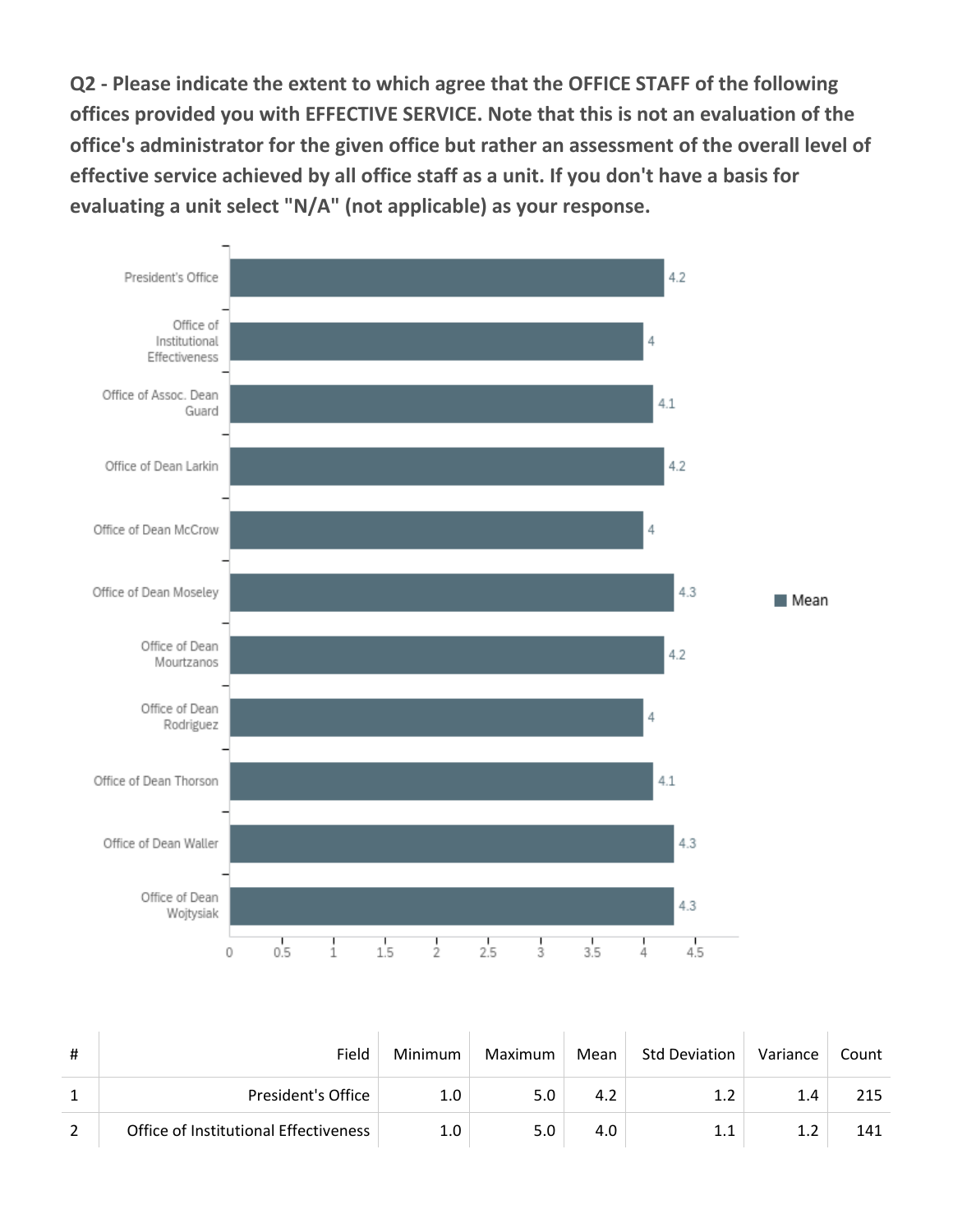| 3              | Office of Assoc. Dean Guard      | 1.0 | 5.0 | 4.1 | 1.0 | 0.9 | 110 |
|----------------|----------------------------------|-----|-----|-----|-----|-----|-----|
| $\overline{4}$ | Office of Dean Larkin            | 1.0 | 5.0 | 4.2 | 1.0 | 1.0 | 119 |
| 5              | Office of Dean McCrow            | 1.0 | 5.0 | 4.0 | 1.1 | 1.3 | 129 |
| 6              | Office of Dean Moseley           | 1.0 | 5.0 | 4.3 | 0.9 | 0.8 | 157 |
| $\overline{7}$ | <b>Office of Dean Mourtzanos</b> | 1.0 | 5.0 | 4.2 | 1.0 | 1.1 | 140 |
| 8              | Office of Dean Rodriguez         | 1.0 | 5.0 | 4.0 | 1.1 | 1.2 | 131 |
| 9              | Office of Dean Thorson           | 1.0 | 5.0 | 4.1 | 1.1 | 1.2 | 123 |
| 10             | Office of Dean Waller            | 1.0 | 5.0 | 4.3 | 0.9 | 0.9 | 134 |
| 11             | Office of Dean Wojtysiak         | 1.0 | 5.0 | 4.3 | 1.0 | 0.9 | 124 |

| # | Question                                 | Strongly<br>disagree | Somewhat<br>disagree | Neither agree<br>nor disagree | Somewhat<br>agree | Strongly<br>agree | Total |
|---|------------------------------------------|----------------------|----------------------|-------------------------------|-------------------|-------------------|-------|
|   | President's Office                       | 5.6%                 | 5.6%                 | 11.2%                         | 18.1%             | 59.5%             | 215   |
|   | Office of Institutional<br>Effectiveness | 4.3%                 | 5.7%                 | 18.4%                         | 27.0%             | 44.7%             | 141   |
|   | Office of Assoc. Dean<br>Guard           | 0.9%                 | 2.7%                 | 27.3%                         | 20.9%             | 48.2%             | 110   |
|   | Office of Dean Larkin                    | 1.7%                 | 4.2%                 | 18.5%                         | 24.4%             | 51.3%             | 119   |
|   | Office of Dean McCrow                    | 3.9%                 | 6.2%                 | 20.2%                         | 21.7%             | 48.1%             | 129   |
|   | Office of Dean Moseley                   | 1.3%                 | 3.2%                 | 14.6%                         | 26.1%             | 54.8%             | 157   |
|   | Office of Dean<br>Mourtzanos             | 3.6%                 | 1.4%                 | 20.0%                         | 20.0%             | 55.0%             | 140   |
|   | Office of Dean<br>Rodriguez              | 3.1%                 | 6.1%                 | 20.6%                         | 24.4%             | 45.8%             | 131   |
|   | Office of Dean Thorson                   | 4.1%                 | 3.3%                 | 23.6%                         | 17.9%             | 51.2%             | 123   |
|   | Office of Dean Waller                    | 1.5%                 | 3.0%                 | 14.2%                         | 26.1%             | 55.2%             | 134   |
|   | Office of Dean<br>Wojtysiak              | 1.6%                 | 2.4%                 | 21.0%                         | 18.5%             | 56.5%             | 124   |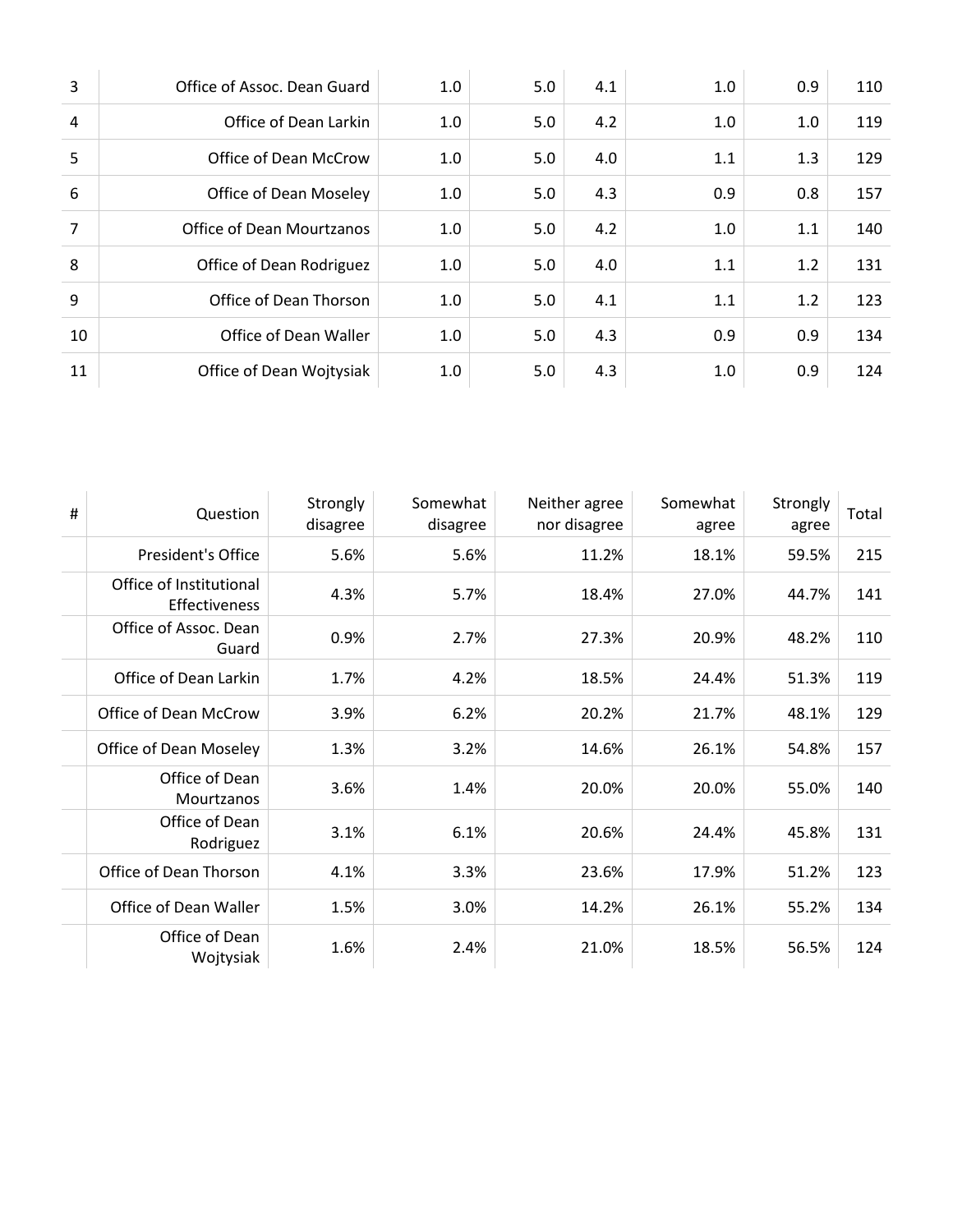**Q2a - Use the space below to provide any comments about how the preceding BAKERSFIELD COLLEGE offices have provided you with EFFECTIVE SERVICE. Comments about the overall office as a unit are most useful as reports based on this survey OMIT information that identifies individuals (e.g., names, titles).**

will be the first to admit that i have not really much interaction with these offices to really make a judgement.

With those offices which I've had direct contact, office staff have been exceedingly helpful & supportive.

The staff is helpful after a request is made. We (the faculty) are expected to be very independent.

Great leadership and communication

The President's office is always ready to listen and help.

The Office of Dean Waller is effective to the 100th degree. [They] keep the departments up to date and help keep all informed and the areas running smoothly…also provide opportunities for faculty to grow and learn in their profession by providing workshops…keep everyone up-to-date with information and opportunities.

I email and leave voice mail messages for the VP of Instruction's assistant and they are ignored.

[name redacted] is a wonderful human being! He is sincerely concerned about the welfare and progress of professors and adjuncts. He is always ready to assist in a positive, supportive and inspirational manner. I couldn't ask for a better boss!

I continue to be impressed with the amount of high level work [name redacted] and [name redacted] accomplish within their areas. Although I know that all Deans work hard, they two stand out as highlights. Just considering Inmate Education and BC SouthWest alone is impressive. Both programs are shaping the work that BC does and really speak to our mission.

I don't have contact with most departments, however, I often have contact with some and those are usually very helpful and supportive

Very disorganized and micromanaged. Lots of people and no clear role dilenation of who does what in the Allied Health/Nursing office. New faculty were told not to ask for help from office staff. Very unprofessional. Top down.

President's office has been amazing.

Dean mccrow's staff is exceptional. Always prompt and will walk to our location to deliver required documents. Thank you.

N/A

They have done a great job keeping everyone safe and everything flowing during this time!! Way to go!!

For a few of the offices, I have gotten a lot of support when I have interacted the offices and said deans. A few of the deans I don't get a chance to interact with so much.

Dean [name redacted] is caring, an experienced professor and a "mover & shaker" of all asked of him. Excellent.

The support staff in these offices gives of themselves to inform the campus. They are willing to go over and beyond the call of duty.

The offices I have listed have all responded to needs and concerns immediately, especially each of the Deans and their Department Assistants or Executive Secretaries. Messages for the Deans have gotten to them in a short amount of time and a response came quickly.

staff in the president's office, McCrow's office, and Thorson's office have been friendly and helpful; each area treats the person as if taking care of his/her needs is the most important job of the day.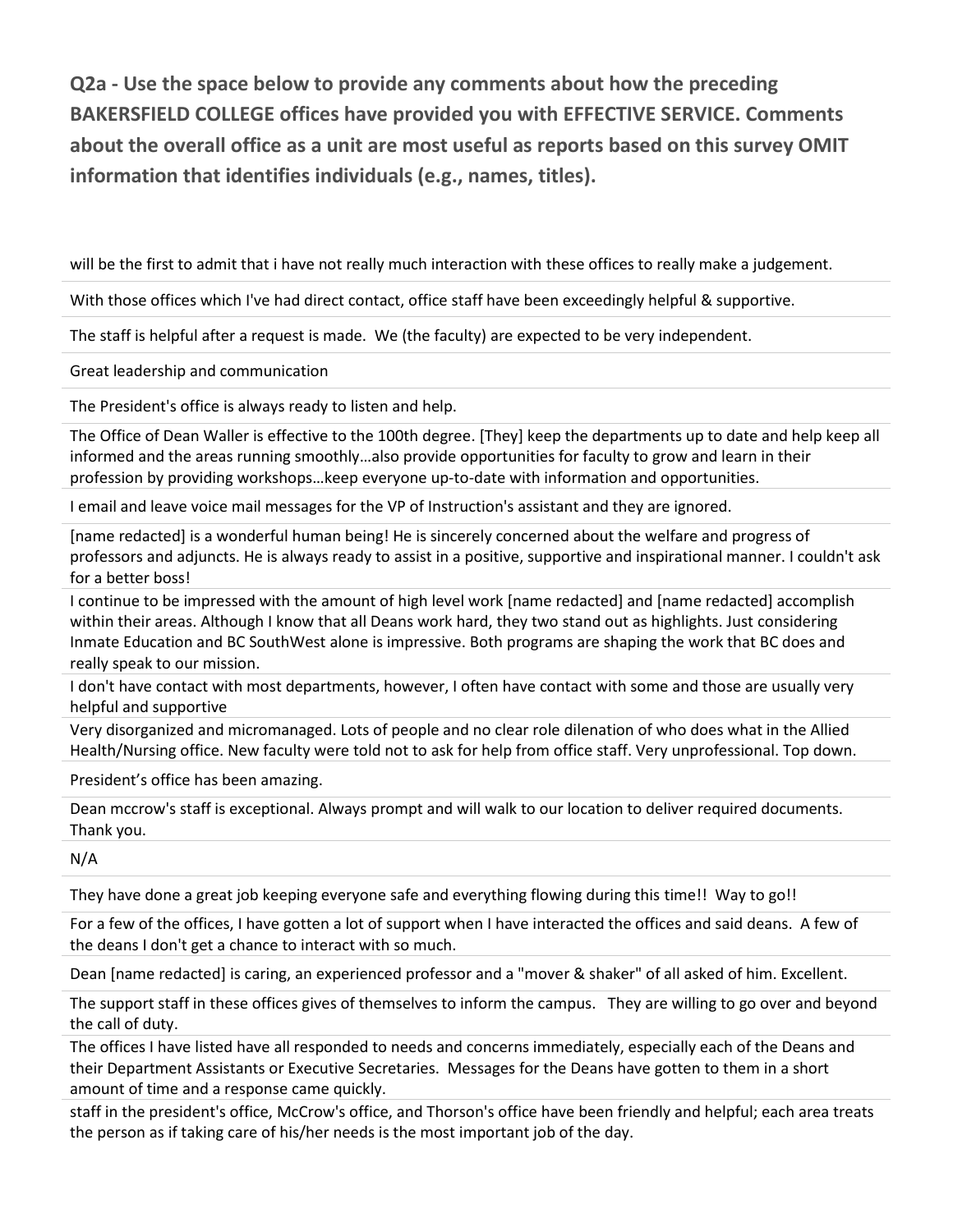Several offices greeted me by name even though we have only every met over email/ outlook events.

I have always enjoyed my interactions with the office staff I have met through the various deans and institutions. I have not had the opportunity to interact with many of them, as shown my neutral answers. I will say I have run into some confusion with Dean Waller's department, as information received has been at times contridictory from day to day. Still, I will say I feel like [the office] wants the best for all of us.

Timely responses and availability to assist

The staff in the President's office can be a little on the dismissive side.

Dean Waller's office staff is excellent. They keep everything organized and are always very cheerful.

The people in Dean Waller's office were always able to answer my questions and are also very good at reminding faculty of what they need to do.

need less Dean's and more hands on work

Deans were actively involved. Two were hospitalized and still assisted our BC campus with transitioning our camous to online learning. I am grateful for their support.

Admins are fantastic! Have enjoyed working with them since my first day here at BC. They are always courteous and welcoming.

[name redacted] in Dean McCrow's office is always friendly and does what it takes to get instructors what they need.

Dean [name redacted] is an effective communicator so pleased to have her as my dean! The best Bakersfield College president in 20 years!

I feel that there is nothing but transparency in information sharing from the leadership at BC. This makes for a wellinformed working environment.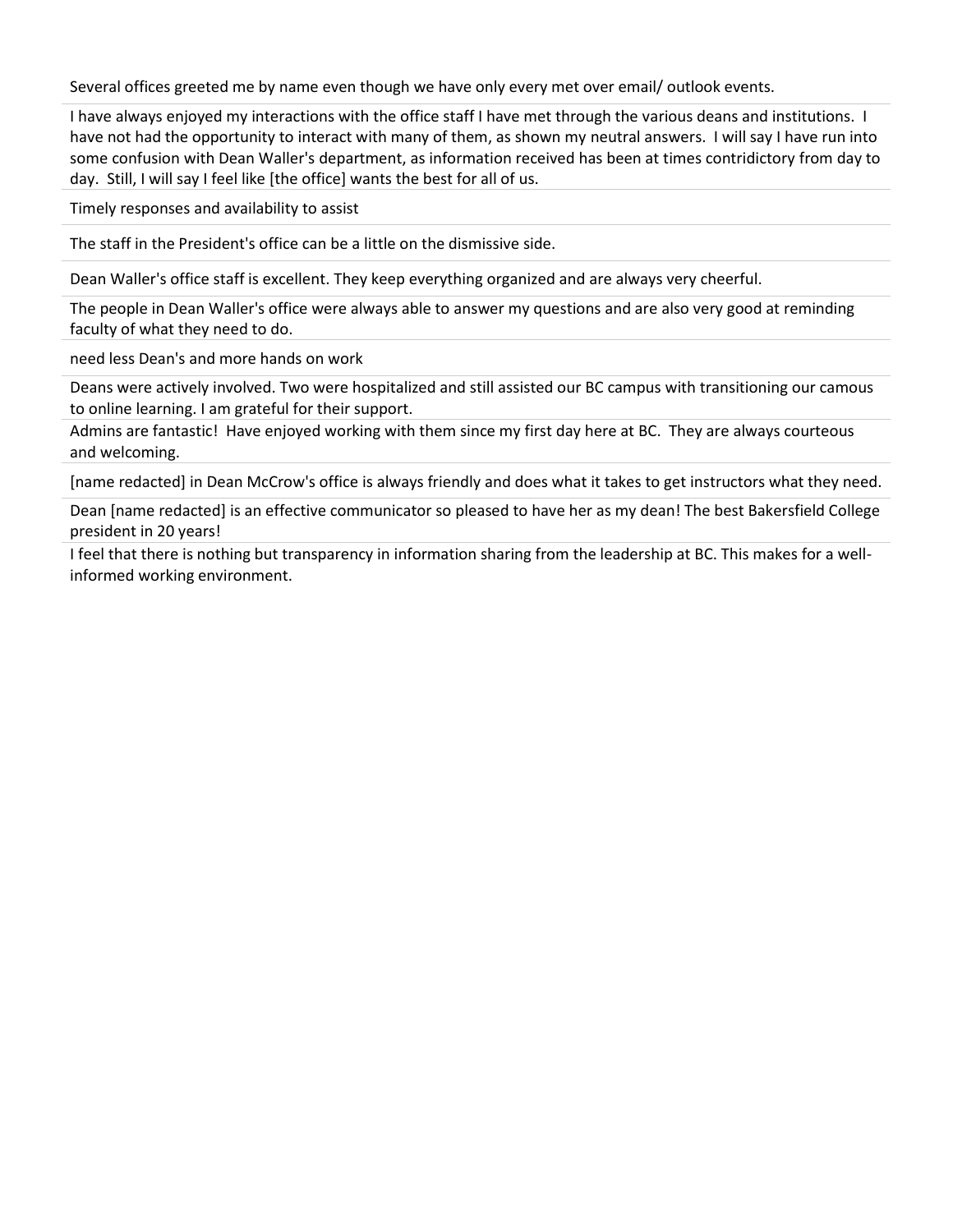**Q3 - Indicate the extent to which you agree that the following District offices and services (located...**



| #              | Field                              | <b>Minimum</b> | Maximum | Mean | <b>Std Deviation</b> | Variance | Count |
|----------------|------------------------------------|----------------|---------|------|----------------------|----------|-------|
| $\overline{7}$ | <b>KCCD Research Office</b>        | 1.0            | 5.0     | 3.7  | 1.1                  | 1.2      | 119   |
| 6              | <b>KCCD Facilities Department</b>  | 1.0            | 5.0     | 3.8  | 1.1                  | 1.3      | 128   |
| 5              | <b>KCCD Information Technology</b> | 1.0            | 5.0     | 4.0  | 1.1                  | 1.3      | 181   |
| $\overline{4}$ | <b>KCCD Human Resources</b>        | 1.0            | 5.0     | 3.6  | 1.4                  | 1.8      | 211   |
| $\overline{3}$ | <b>KCCD Business Services</b>      | 1.0            | 5.0     | 3.6  | 1.2                  | 1.3      | 153   |
| 2              | <b>KCCD Educational Services</b>   | 1.0            | 5.0     | 3.8  | 1.1                  | 1.2      | 127   |
| $\mathbf{1}$   | <b>KCCD Chancellor's Office</b>    | 1.0            | 5.0     | 3.6  | 1.2                  | 1.6      | 158   |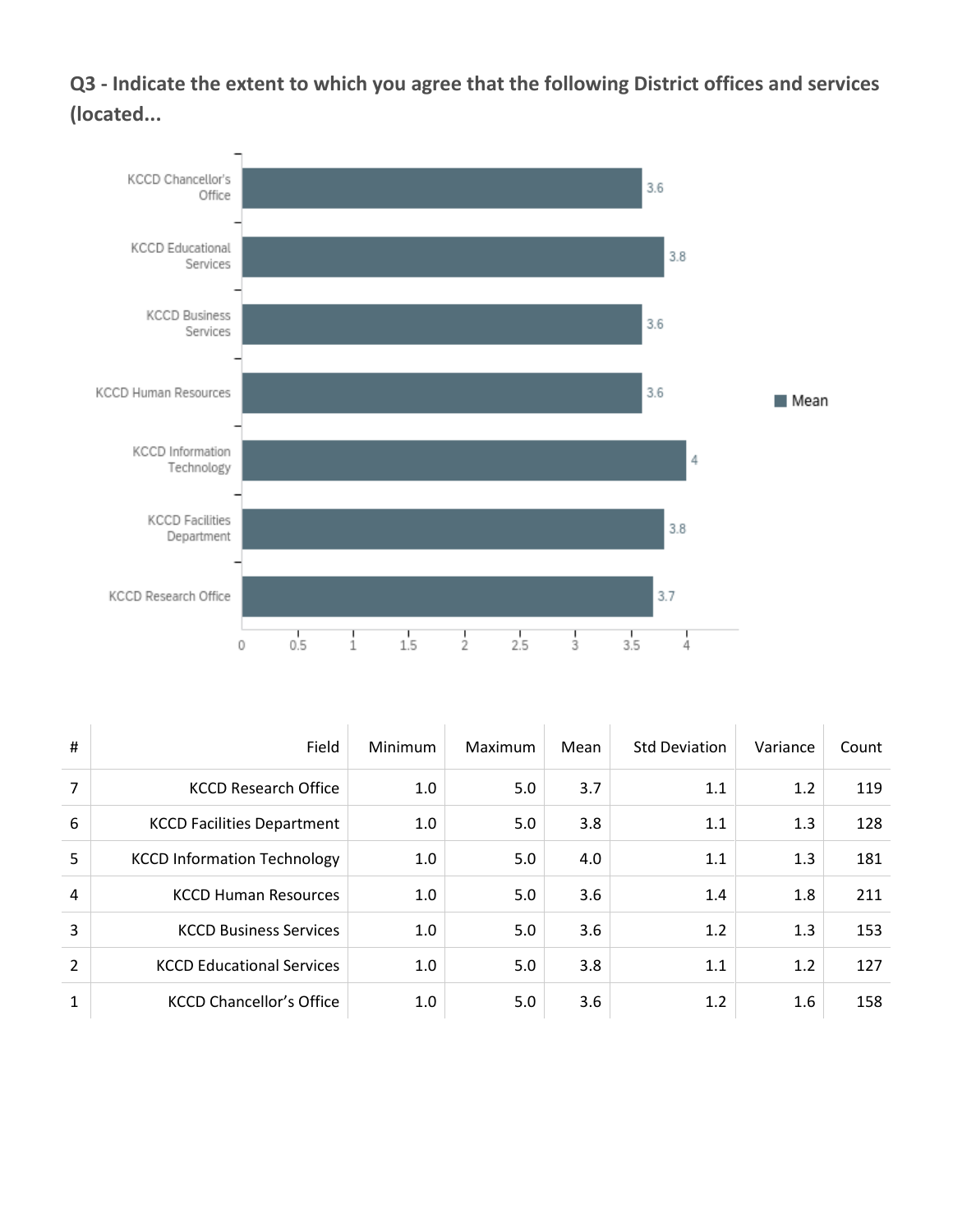| # | Question                                   | Strongly<br>disagree | Somewhat<br>disagree | Neither agree nor<br>disagree | Somewhat<br>agree | Strongly<br>agree | Total |
|---|--------------------------------------------|----------------------|----------------------|-------------------------------|-------------------|-------------------|-------|
|   | <b>KCCD Chancellor's</b><br>Office         | 8.9%                 | 8.9%                 | 26.6%                         | 25.3%             | 30.4%             | 158   |
|   | <b>KCCD Educational</b><br><b>Services</b> | 3.9%                 | 5.5%                 | 32.3%                         | 26.8%             | 31.5%             | 127   |
|   | <b>KCCD Business</b><br><b>Services</b>    | 7.8%                 | 6.5%                 | 30.7%                         | 30.7%             | 24.2%             | 153   |
|   | <b>KCCD Human</b><br><b>Resources</b>      | 12.8%                | 9.5%                 | 14.2%                         | 31.3%             | 32.2%             | 211   |
|   | <b>KCCD Information</b><br>Technology      | 4.4%                 | 7.2%                 | 13.3%                         | 29.8%             | 45.3%             | 181   |
|   | <b>KCCD Facilities</b><br>Department       | 6.3%                 | 2.3%                 | 35.9%                         | 21.1%             | 34.4%             | 128   |
|   | <b>KCCD Research</b><br>Office             | 2.5%                 | 10.1%                | 33.6%                         | 21.8%             | 31.9%             | 119   |
|   |                                            |                      |                      |                               |                   |                   |       |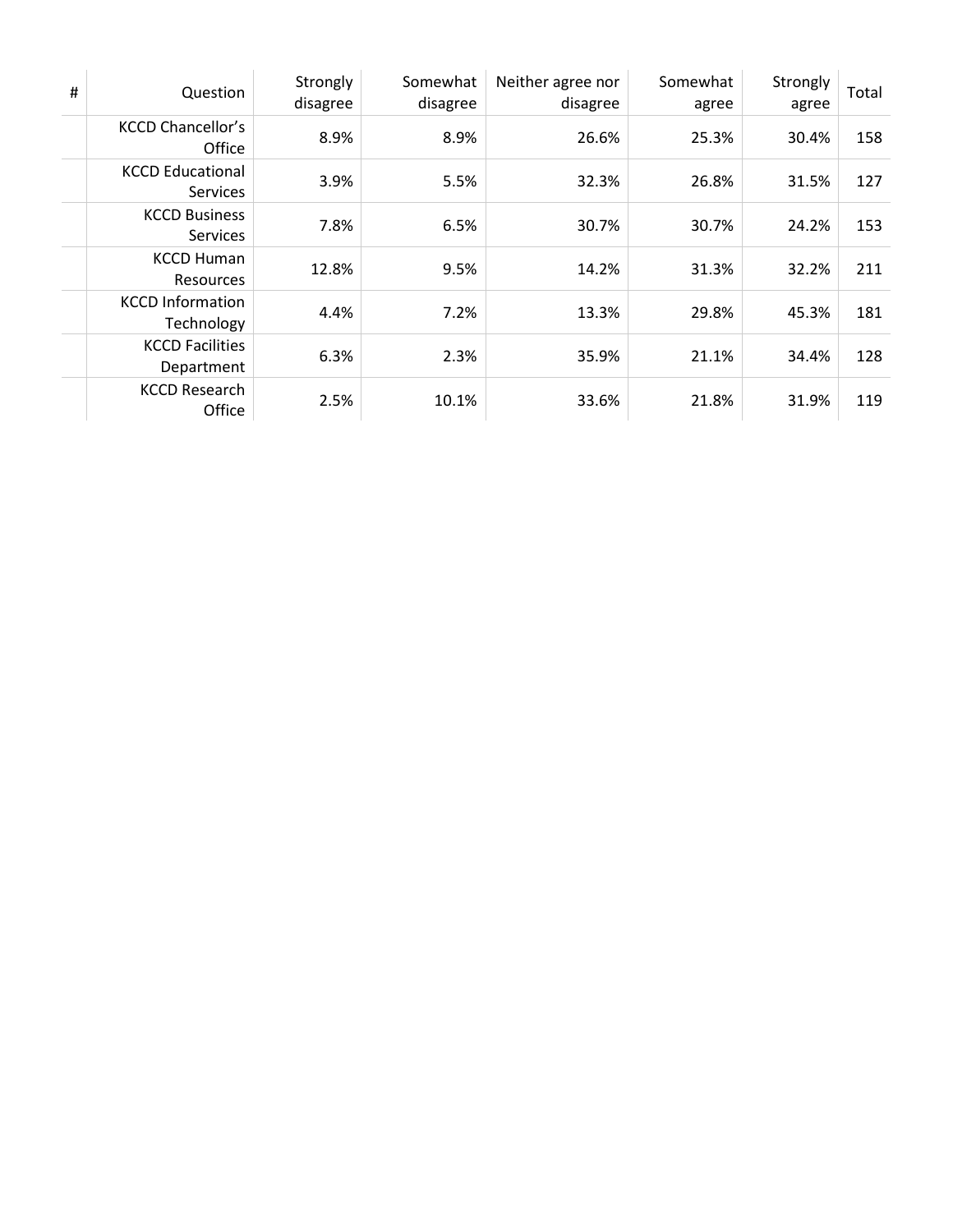**Q3a - Use the space below to provide any comments about how the preceding DISTRICT OFFICES have provided you with EFFECTIVE SERVICE. Comments about the overall office as a unit are most useful as reports based on this survey OMIT information that identifies individuals (e.g., names, titles).**

Business Services seems extremely understaffed to meet the demand.

these are another category i really dont know too much about. so i cant really give an opinion.

With only limited contact with Chancellor's and Human Resources Offices, leadership, front-line personnel, and everyone between seem to be informed, helpful, and coordinated in their activities. Virtually no contact with the rest of the areas.

Any actual assistance I have ever received was from BC people. What does the KCCD do besides use up resources we need at the colleges?

Information Technology is always willing to help and respond.

The district office employees are not very easy to work with. They are not flexible and willing to do whatever it takes to support their colleges.

I have always had great service from the KCCD Office.

business services seems to make it very difficult to get grant budget and payment on grant items made on time. Making reporting to the state difficult.

KCCD Business Services needs individual SOPs to help direct employees instead of trying to direct work verbally.

Overall BC is a great place to work.

The HR grade only for those at the DO not those on campus

BC is uniquely positioned to support the students of Kern County is some significant ways. Some recent changes in Board Policy that have been pushed by our Chancellor seem to be counter to the spirit of distributed leadership to help serve our students. It's often necessary to remind the District that they serve their colleges and our students, not the other way around. It has been shocking to see Board Policy changes come through District Consultation Council and budget discrepancies come through the Budget Committee. When you combine that with the recent issues with KCCD Human Resources (as on display at the March 2020 Board meeting), it seems that there are some significant issues that need to be addressed. BC is not a place where our administrators, faculty, and staff have worked in silos. This has obviously produced some amazing work (Guided Pathways, AB 705 implementation, Accreditation commendations, Measure J contstruction, etc.) Here's to hoping that our District begins to breakdown barriers so that our innovators can continue to change lives in Kern County more effectively.

We often work with the Chancellor's office for our classroom and they are ALWAYS receptive, helpful and supportive

Great service.

[name redacted] is always friendly and willing to help. He is an example of the great customer service of the IT department.

N/A

Better communication from the district of changes being made to the purchasing process. We don't hear of the changes until the error is made then the communication on how to correct it is not always clear.

I had some family concerns over insurance and H.R. was very helpful.

The IT staff make sure we have the infrastructure and date available at all times. The business office makes sure the bills are paid, not always in a timely manner, but they get there. The Human resources makes sure we have people applying and filling the gap when necessary.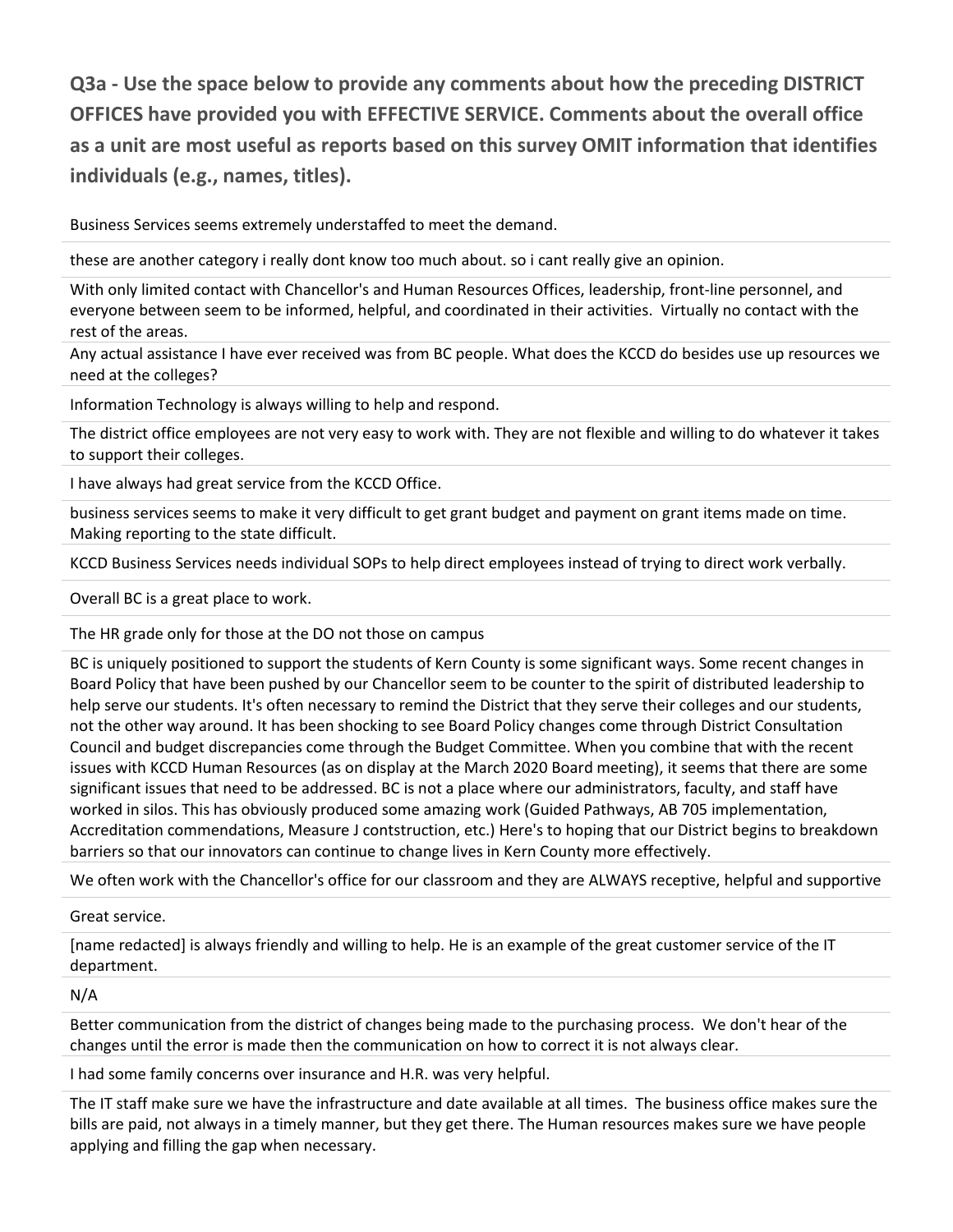I am thankful for all personnel at the District Office; the work they do makes our jobs easier, despite what others on our campus may think/feel or what they may hear from others.

Overall, all of these have been outstanding.

N/A

The periodic emails from the IT department are very useful for knowing what is happening in terms of updates to hardware and software.

I only dealt with Human Resources as I was being hired and it was a very pleasant experience (how easy they made the process, how good they were at answering questions, etc.)

great Chancellor. Let's get Human Resources completely re-engineered.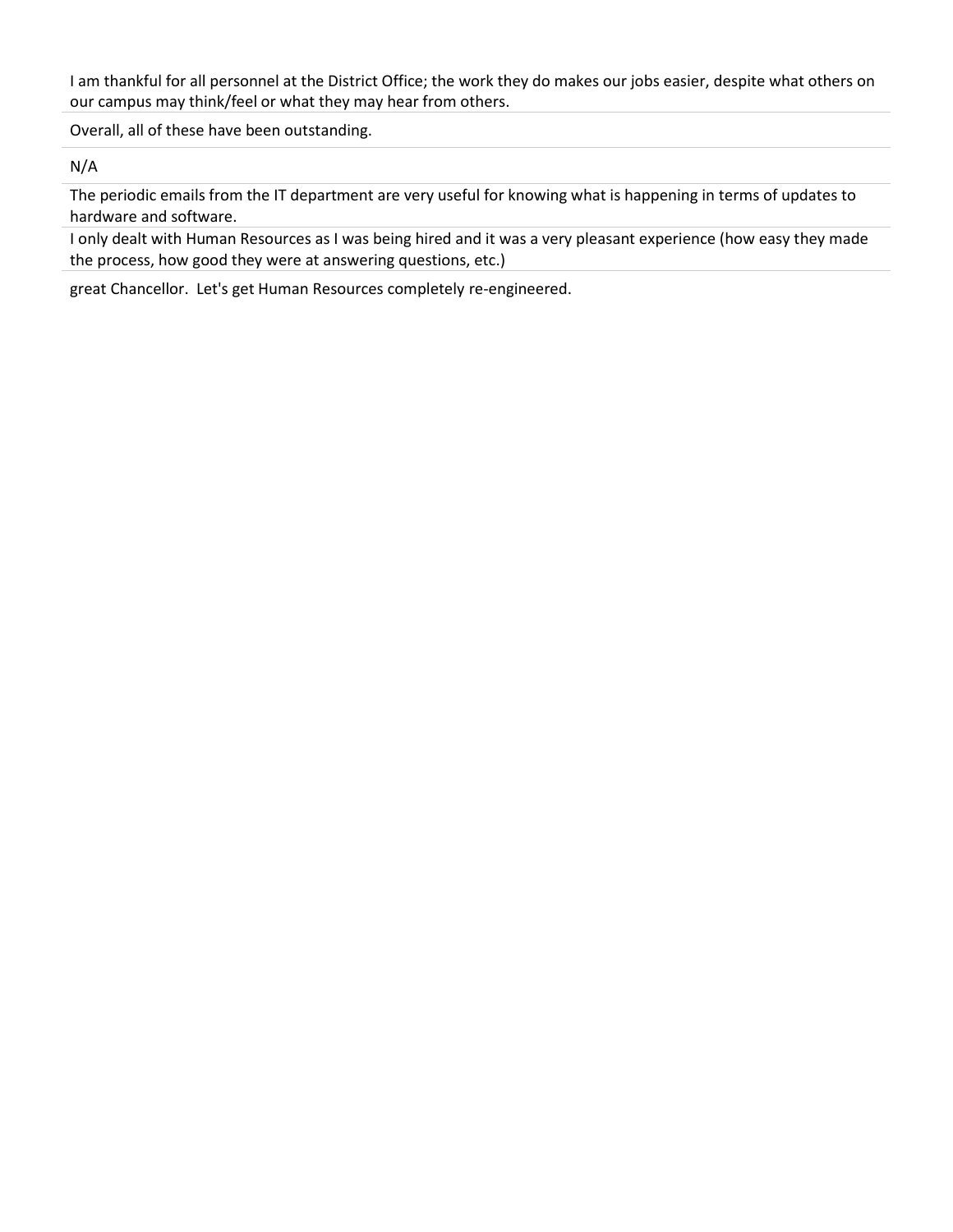**Q4 - The BC president provides effective leadership in planning, organizing, budgeting, selecting and developing personnel, and assessing institutional effectiveness' (Standard IV.B.1).**



| # | Field                                                                                                                                                                                         | Minimum | Maximum | Mean | Std<br>Deviation | Variance | Count |
|---|-----------------------------------------------------------------------------------------------------------------------------------------------------------------------------------------------|---------|---------|------|------------------|----------|-------|
|   | The BC president provides effective leadership<br>in planning, organizing, budgeting, selecting<br>and developing personnel, and assessing<br>institutional effectiveness' (Standard IV.B.1). | $1.0\,$ | 5.0     | 4.5  | 1.0              | 1.0      | 252   |

| #             | The BC president provides effective leadership in planning, organizing, budgeting, selecting and<br>developing personnel, and assessing institutional effectiveness' (Standard IV.B.1). | Percentage |
|---------------|-----------------------------------------------------------------------------------------------------------------------------------------------------------------------------------------|------------|
| 5             | Strongly disagree                                                                                                                                                                       | 3.2%       |
| 4             | Somewhat disagree                                                                                                                                                                       | 4.8%       |
| 3             | Neither agree nor disagree                                                                                                                                                              | 3.2%       |
| $\mathcal{P}$ | Somewhat agree                                                                                                                                                                          | 20.6%      |
|               | Strongly agree                                                                                                                                                                          | 68.3%      |
|               | Total                                                                                                                                                                                   | 252        |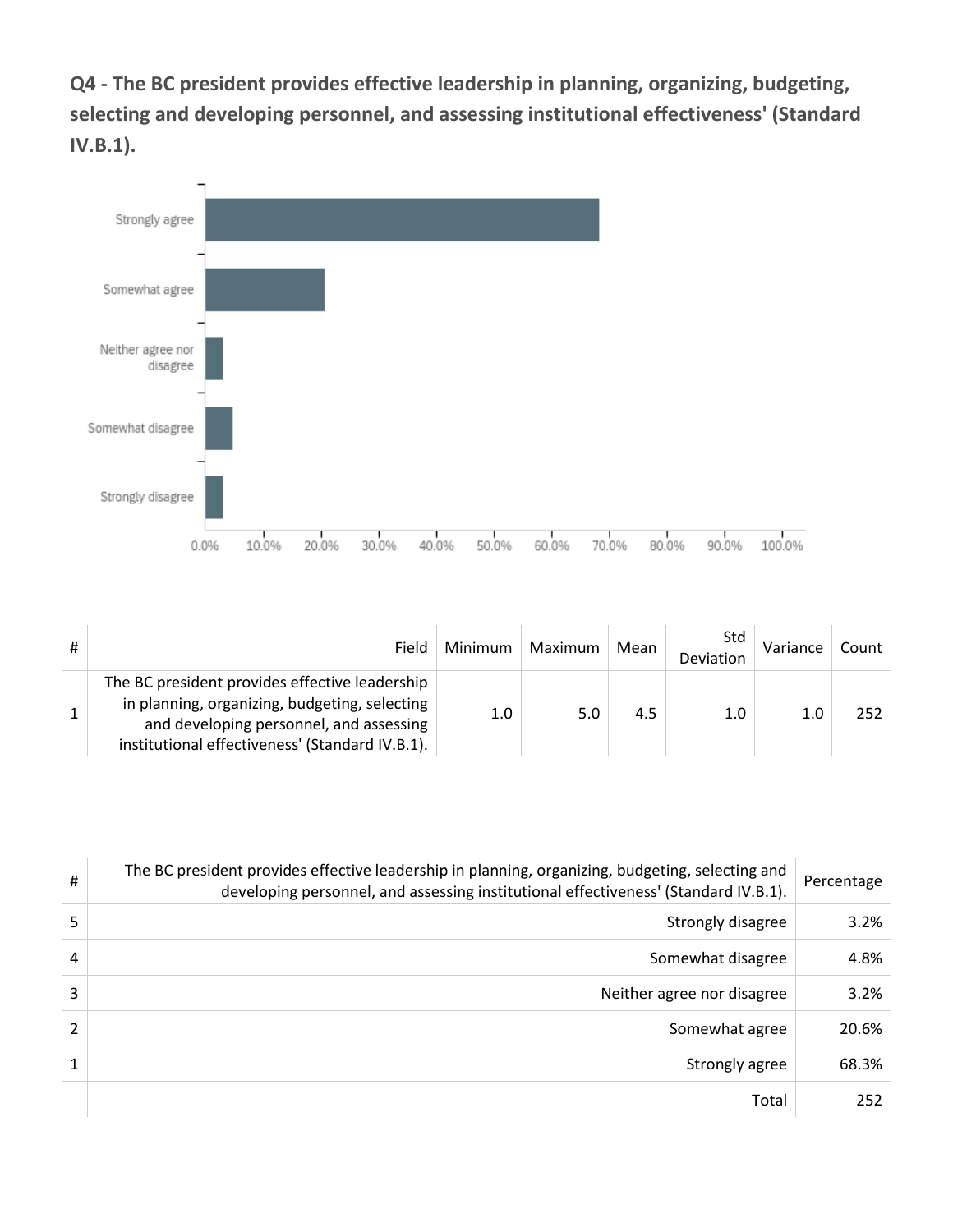#### **Q4a - If you have any comments on the above question, please include them in the box below.**

If you have any comments on the above question, please include them in the box below.

President Christian shows precision and compassion in her leadership planning, organizing, budgeting, selecting and developing personnel, and assessing institutional effectiveness' (Standard IV.B.1).planning, organizing, budgeting, selecting and developing personnel, and assessing institutional effectiveness.

With only limited contact, Dr. Christian appears to delegate authority well and let her staff run with it, and that's appreciated.

The president is very interested in Public Relations.

I do feel that the president needs to give her staff weekends to refresh and recharge. I feel that this would increase their productivity and prevent them from feeling burned out.

Appreciate all of her support.

Conduct more surveys on the climate /cultural appreciation in each Department.

The president's office does not follow proper procedures. They are aware of several issues relating to the DSPS office, public safety and choose to ignored them . The president and Vice President do not have staff best interest in mind.

Our President is a visionary. She knows how to mobilize teams to move the work with quailty and laser focus on our students. Because of that leadership, many of our administrators, faculty, and staff take the lead on projects and initiatives in a distributed way. This allows us to accomplish so much more and any one individual might on their own.

This is an especially difficult time and the leadership has been outstanding.

Push budget decisions down to deans and middle managment. Our dean has no authority to make resource decisions

She is clear and concise and a model of what leadership should be

After the accreditation team left, we dropped the ball on most of this.

N/A

Doing a tremendous job! Great leadership and planning during this crazy time!

Timely communication from the administration level still needs some work

Faculty have seemed quite clique-ish with baseless favoritism

Super job in keeping everyone up to date and yet not panicked.

BC President office exemplifies change leadership and is always adapting to whatever the needs of our community and students might be.

With this virus going around, I feel as though the health of some of the staff haven't been considered.

I am in no position to have an opinion about it (I do not have knowledge and information about all of the different aspects of what she does).

Too focused on external matters, needs to pay more attention the BC campus

Sometimes, I feel as if we are taking on too many new initiatives at once without having had the chance to perfect what we are already engaged in.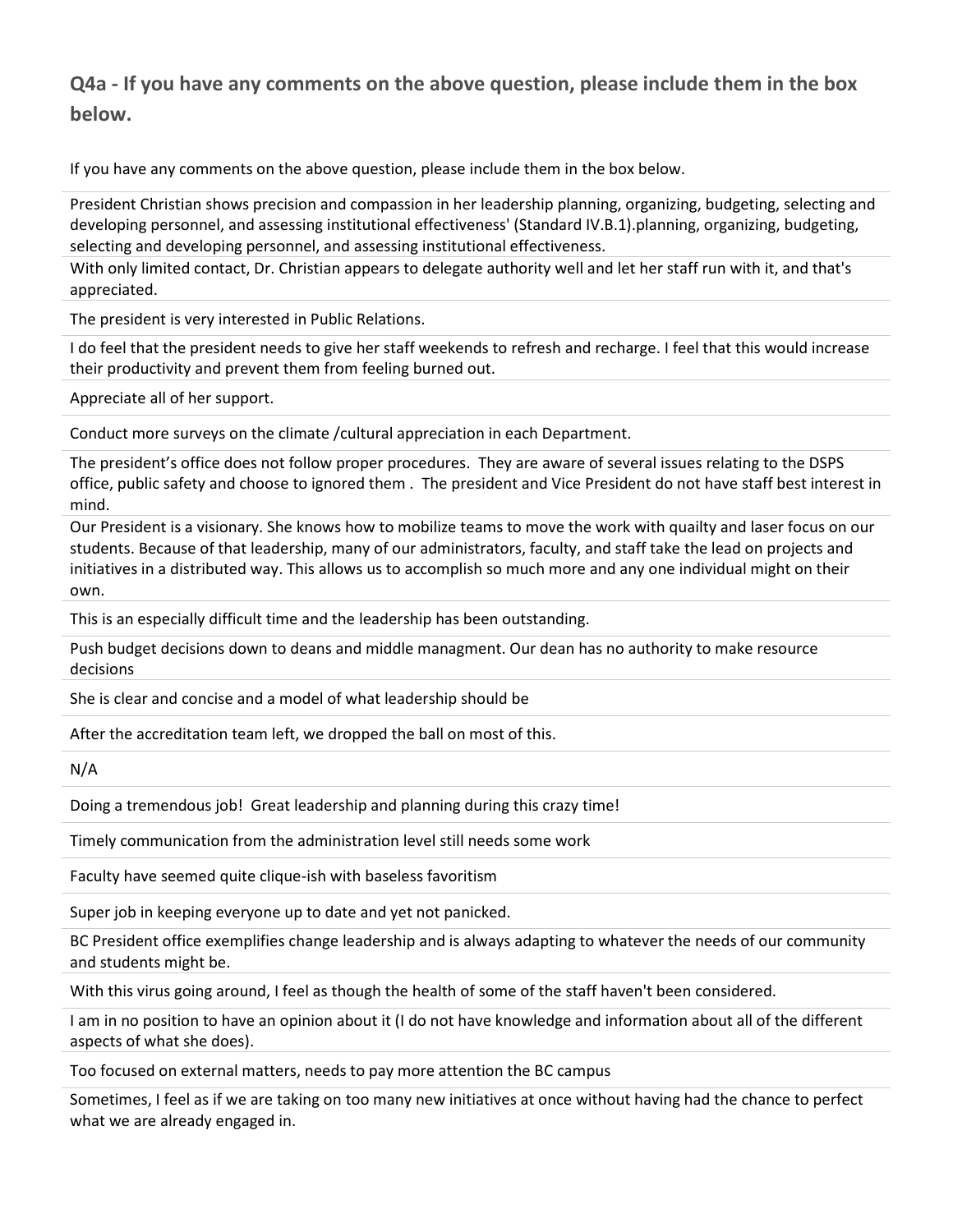The strongest leadership I have ever experienced at BC.

I strongly agree with the above, except in hiring. Many poor hiring choices is her weakness. And these do impact the college.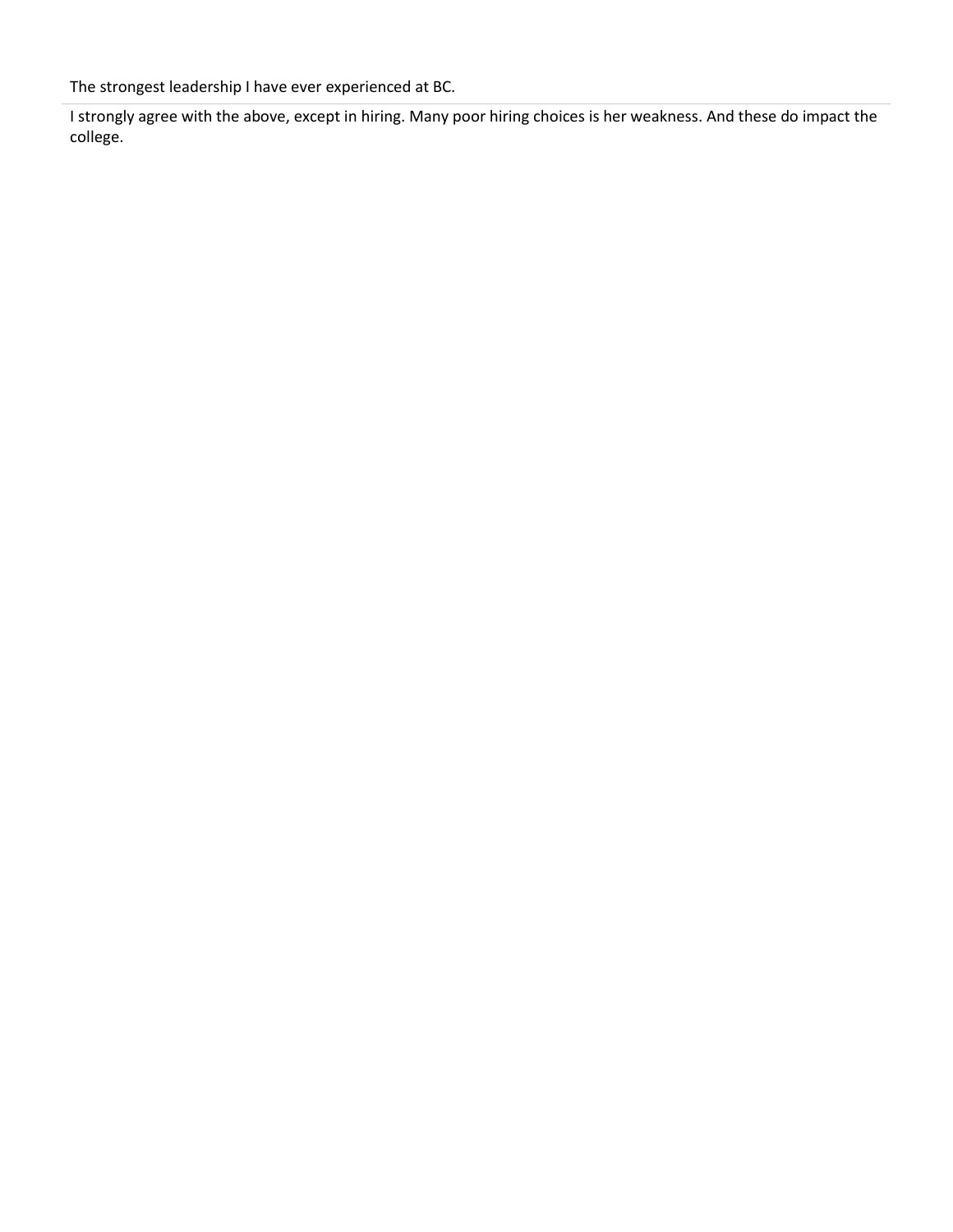**Q5 - The District clearly delineates the operational functions of the District from those of Bakersfield College (Standard IV.D.2).**



| # | Field                                                                                      | Minimum | Maximum | Mean | Std<br>Deviation | Variance | Count |
|---|--------------------------------------------------------------------------------------------|---------|---------|------|------------------|----------|-------|
|   | The District clearly delineates the operational<br>functions of the District from those of | 1.0     | 5.0     | 3.7  | 1.2              | 1.5      | 193   |
|   | Bakersfield College (Standard IV.D.2).                                                     |         |         |      |                  |          |       |

| #              | The District clearly delineates the operational functions of the District from those of Bakersfield<br>College (Standard IV.D.2). | Percentage |
|----------------|-----------------------------------------------------------------------------------------------------------------------------------|------------|
| 5              | Strongly disagree                                                                                                                 | 7.8%       |
| 4              | Somewhat disagree                                                                                                                 | 10.4%      |
| 3              | Neither agree nor disagree                                                                                                        | 19.2%      |
| $\overline{2}$ | Somewhat agree                                                                                                                    | 32.1%      |
| 1              | Strongly agree                                                                                                                    | 30.6%      |
|                | Total                                                                                                                             | 193        |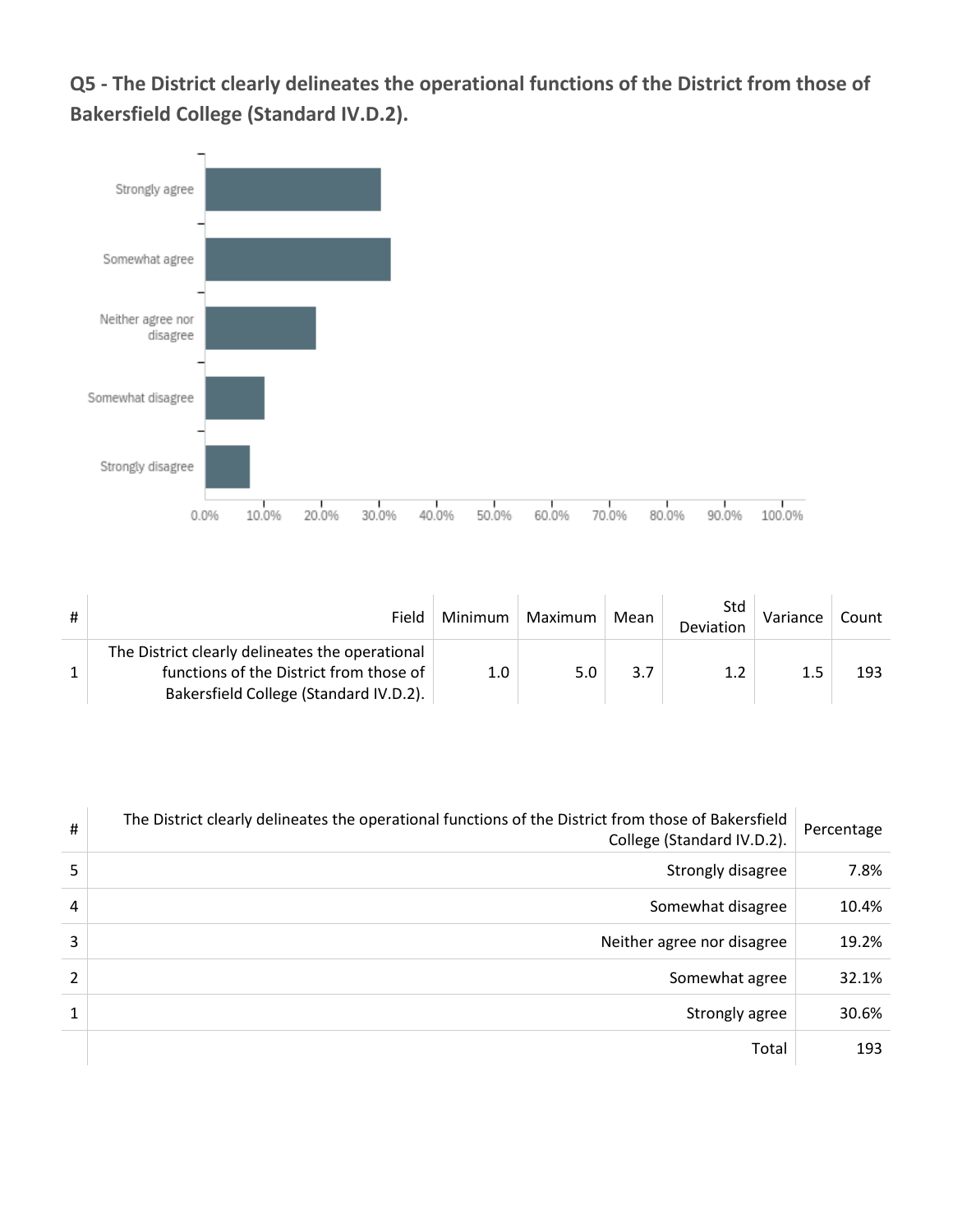**Q5a - If you have any comments on the above question, please include them in the box below.**

If you have any comments on the above question, please include them in the box below.

I continue to wonder about the purposes of the District Office; it seems there's duplication, and decisions could be made more effectively closer to the activities (meaning anything involving or impacting students).

See previous comments about District effective service.

N/A

I often don't know what the differences are between district and campus HR and Finance.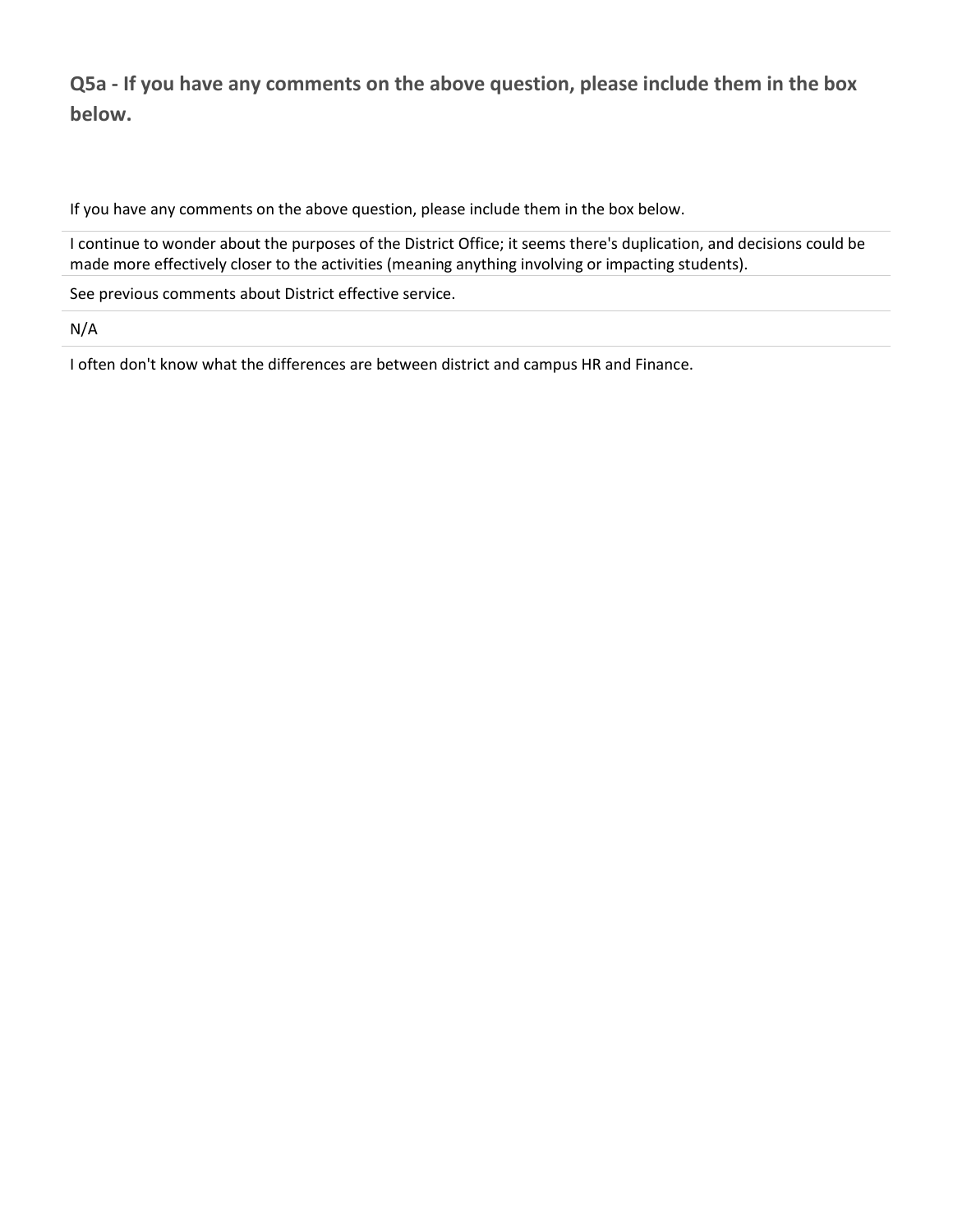**Q6 - The Kern Community College District effectively controls its expenditures (Standard IV.D.3).**



| # | Field                                                                                                 | Minimum | Maximum | Mean | Std<br>Deviation | Variance | Count |
|---|-------------------------------------------------------------------------------------------------------|---------|---------|------|------------------|----------|-------|
|   | The Kern Community College District<br>effectively controls its expenditures (Standard<br>$IV.D.3$ ). | 1.0     | 5.0     | 3.5  | 1.3              | 1.7      | 193   |

| #              | The Kern Community College District effectively controls its expenditures (Standard IV.D.3). | Percentage |
|----------------|----------------------------------------------------------------------------------------------|------------|
| 5              | Strongly disagree                                                                            | 10.4%      |
| 4              | Somewhat disagree                                                                            | 13.0%      |
| 3              | Neither agree nor disagree                                                                   | 23.8%      |
| $\overline{2}$ | Somewhat agree                                                                               | 25.9%      |
| 1              | Strongly agree                                                                               | 26.9%      |
|                | Total                                                                                        | 193        |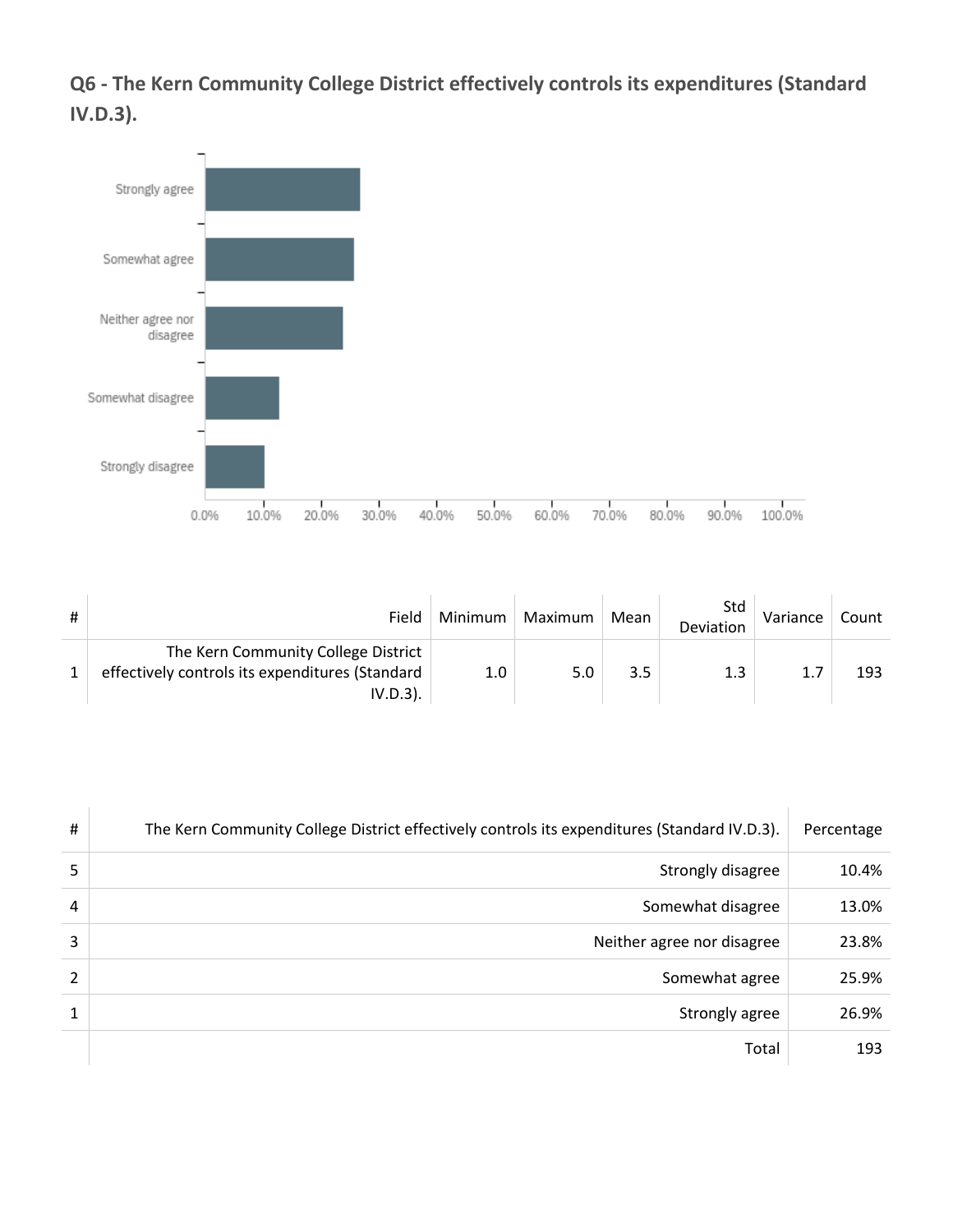### **Q6a - If you have any comments on the above question, please include them in the box below.**

If you have any comments on the above question, please include them in the box below.

District Office leadership is not transparent with information; and; this makes it difficult for constituency leadership to effectively participate in the process; this breakdown trust.

Hard to read; it seems there are a lot of big bucks there, and do they need to be, or could the campuses make better use of that money in serving students and their communities?

Too much hiring at the district level.

Student learning should be the top priority.

The fiscal services employees at KCCD are the hardest people to work with. Their processes are always set to be more difficult than it should be.

The expendature process is burdened with a lack of clear SOPs and slow approval procceses.

Board President thinks he can just unilaterally spend the colleges money however he chooses.

While we do take care to build up reserves and maintain budgets, the fund distribution to the colleges has be a source of contention for some time. The District seems to consistently be in a place where they do not distribute equitibly. It has only been recently through District Consultation Council and Budget Committee efforts that some of this questionable activity has been brought to light. The District should be folds more transparent about this process and much more equitable.

The district does not recognize the size of BC and use equal respurces spread among the colleges based on size

N/A

KCCD controls its expenses almost too effectively, i.e., we can be too risk averse and scale back on expenditures necessary to meeting mission critical objectives at any sign of possible fiscal headwinds.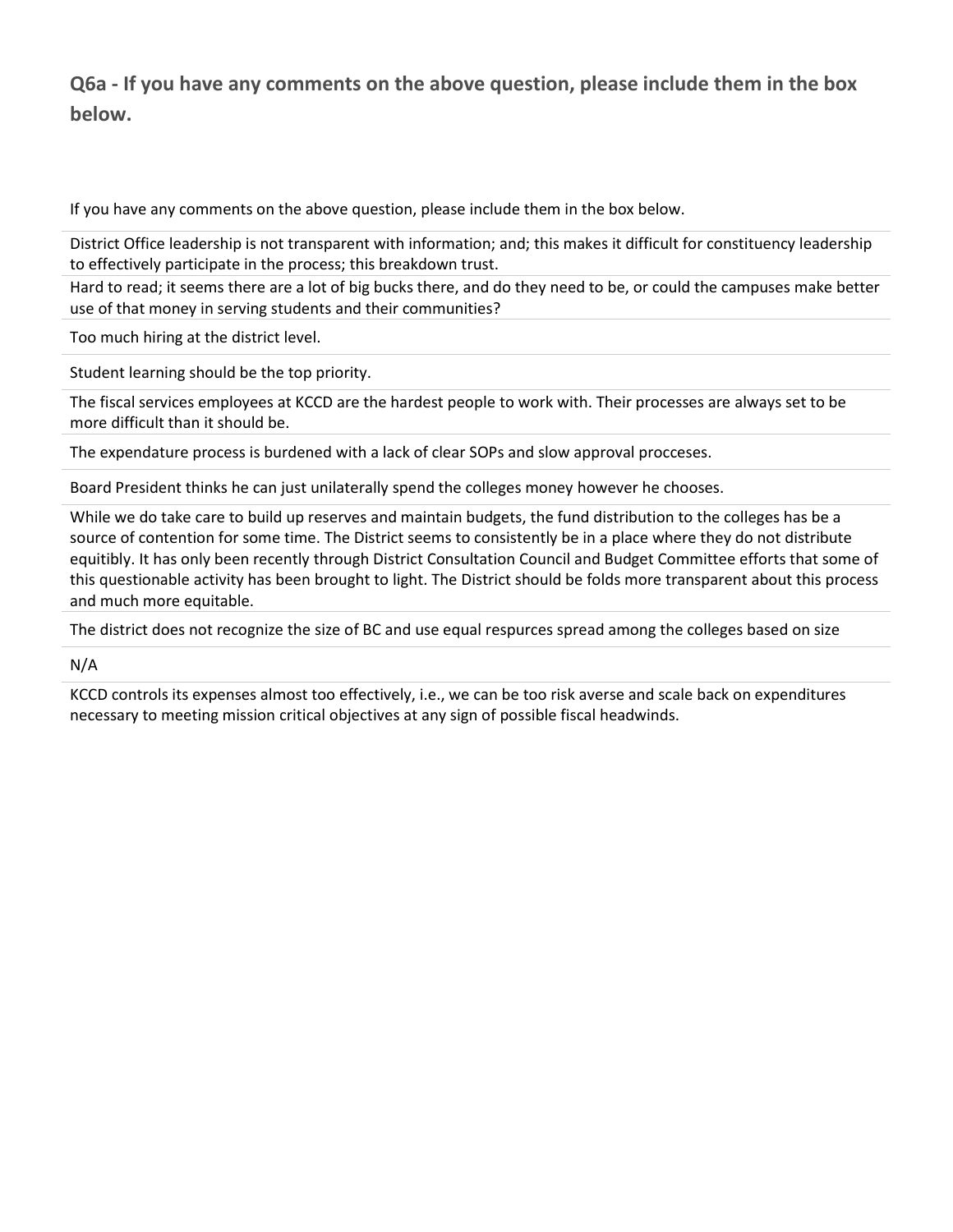**Q7 - The District and Bakersfield College effectively communicate with each other (Standard IV.D.7).**



| Field                                                                                                    | Minimum | Maximum | Mean | Std<br>Deviation | Variance | Count |
|----------------------------------------------------------------------------------------------------------|---------|---------|------|------------------|----------|-------|
| The District and Bakersfield College effectively<br>communicate with each other (Standard<br>$IV.D.7$ ). | 1.0     | 5.0     | 3.3  | 1.3              | 1.7      | 196   |

| #              | The District and Bakersfield College effectively communicate with each other (Standard IV.D.7). | Percentage |
|----------------|-------------------------------------------------------------------------------------------------|------------|
| 5              | Strongly disagree                                                                               | 11.2%      |
| 4              | Somewhat disagree                                                                               | 18.4%      |
| 3              | Neither agree nor disagree                                                                      | 21.4%      |
| $\overline{2}$ | Somewhat agree                                                                                  | 28.6%      |
| 1              | Strongly agree                                                                                  | 20.4%      |
|                | Total                                                                                           | 196        |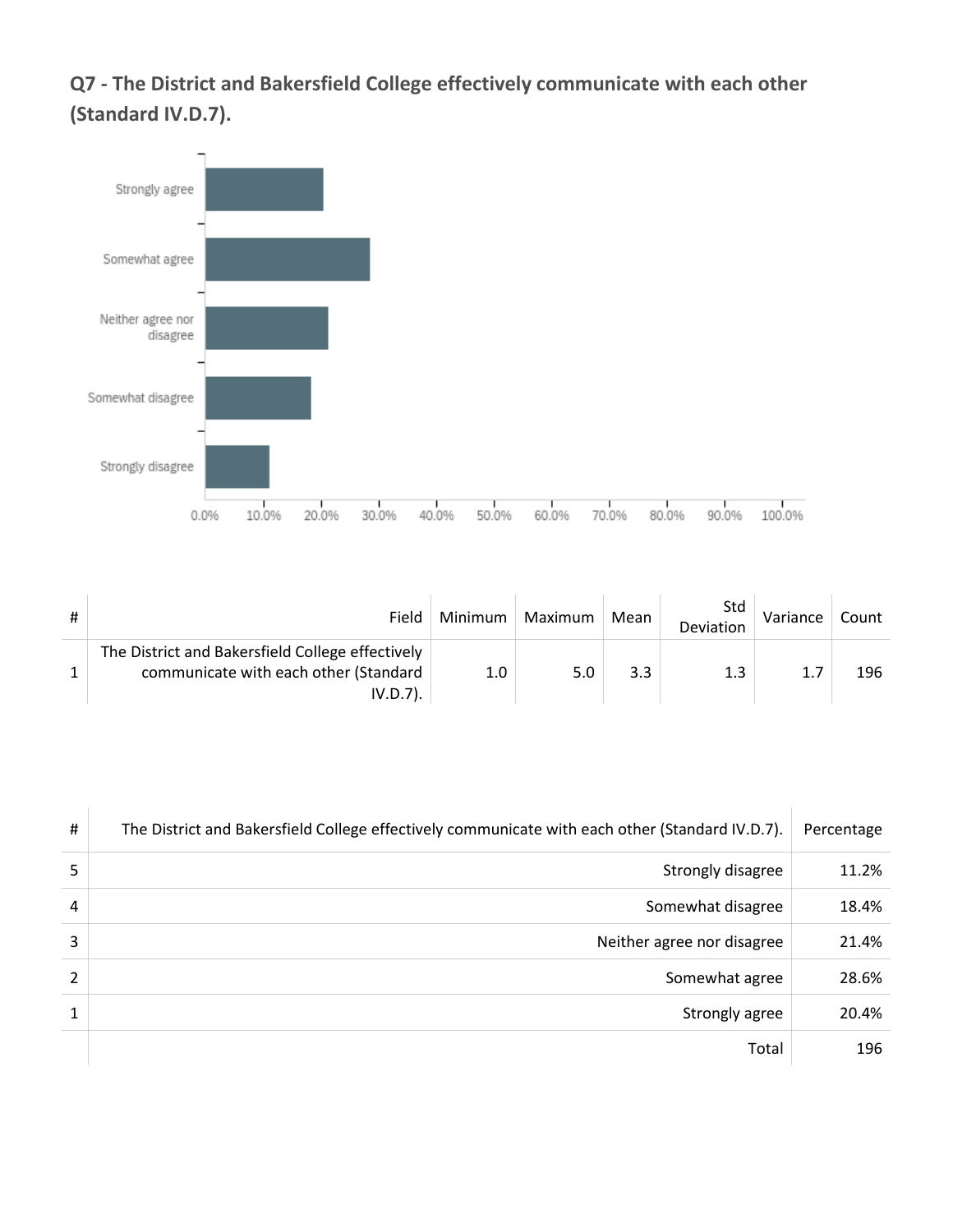## **Q7a - If you have any comments on the above question, please include them in the box below.**

If you have any comments on the above question, please include them in the box below.

Sometimes they do; sometimes not so much.

Communication could definitely improve from the District.

Communication with the DO may only really exist at a VP level, and all others are treated like they are a distraction.

HR, IT and the Chancellor do not share well with the college.

Some areas have improved communication (like Business Services with BC), but some areas have worse communication (HR, IT). It's odd that the District communicates with the colleges through monthly newletter updates (if those even actually get sent out on a monthly basis and not less). I think they could benefit from more of the "open forum" model of communication. They operate to serve our colleges and our students, but their communication lacks. Our colleges should not have to fight pull information from District sources (HR, IT, etc.). Transparency would be a great place to start.

BC all emails should be filtered so that we do not get random opinion emails/debates from other faculty besides President's Office, Dean's, and department chairs.

There seems to be a battle between who is in charge and what they are willing to do. Nobody wants to be the bad guy, so neither will put policies or procedures in place for the good of the whole. They seem to be just staring at each other waiting to see who will blink first.

N/A

The district seems to take a "my way or the highway" approach at times and is less than adequately communicative.

I would assume I don;t know about most of the communication between the District and College.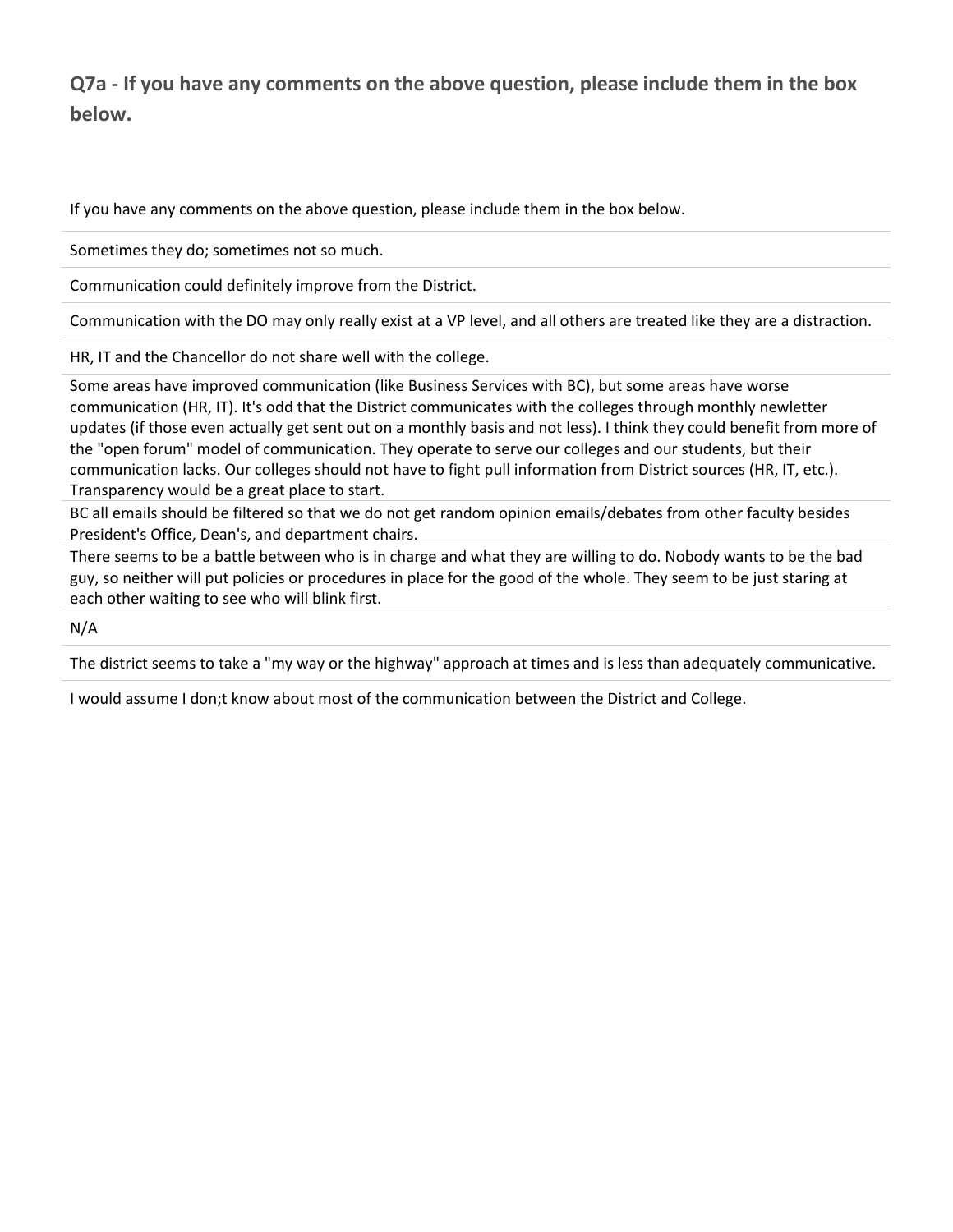**Q8 - The District and Bakersfield College exchange information in a timely manner (Standard IV.D.7).**



| Field                                                                                                    | Minimum          | Maximum | Mean | Std<br>Deviation | Variance | Count |
|----------------------------------------------------------------------------------------------------------|------------------|---------|------|------------------|----------|-------|
| The District and Bakersfield College exchange<br>information in a timely manner (Standard<br>$IV.D.7$ ). | 1.0 <sub>1</sub> | 5.0     | 3.3  | 1.3              | 1.6      | 190   |

| #              | The District and Bakersfield College exchange information in a timely manner (Standard IV.D.7). | Percentage |
|----------------|-------------------------------------------------------------------------------------------------|------------|
| 5              | Strongly disagree                                                                               | 10.0%      |
| 4              | Somewhat disagree                                                                               | 18.4%      |
| 3              | Neither agree nor disagree                                                                      | 25.3%      |
| $\overline{2}$ | Somewhat agree                                                                                  | 24.7%      |
| 1              | Strongly agree                                                                                  | 21.6%      |
|                | Total                                                                                           | 190        |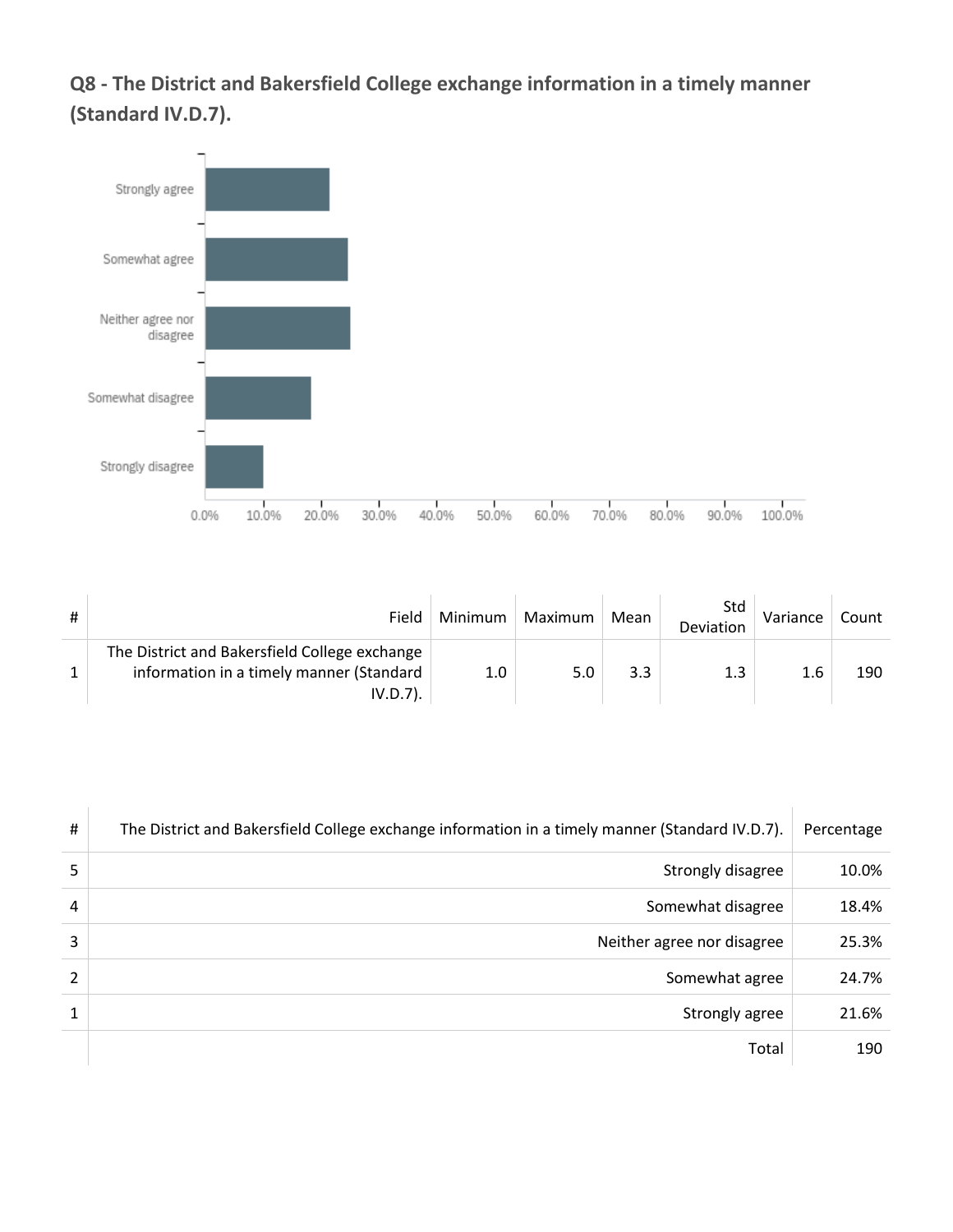**Q8a - If you have any comments on the above question, please include them in the box below.**

If you have any comments on the above question, please include them in the box below.

Maybe they do, and it just doesn't get to us timely.

Getting information from the District Office is slow, and normally verbal to avoid putting anything in writing.

The Bakersfield college president does not communicate with the district in an effective manner. She ignores their directives, and policies. Unfortunately she believes she can do this without any repercussions. It's time to hold her accountable for her lack of transparency.

See previous comments.

#### N/A

The lack of responsiveness from HR is especially problematic. No wants to face the consequences of speaking up. The KCCD board needs to investigate in-depth!

There seems to be a lag in communications and often a lack of urgency!

I wouln't be privy to this sort of info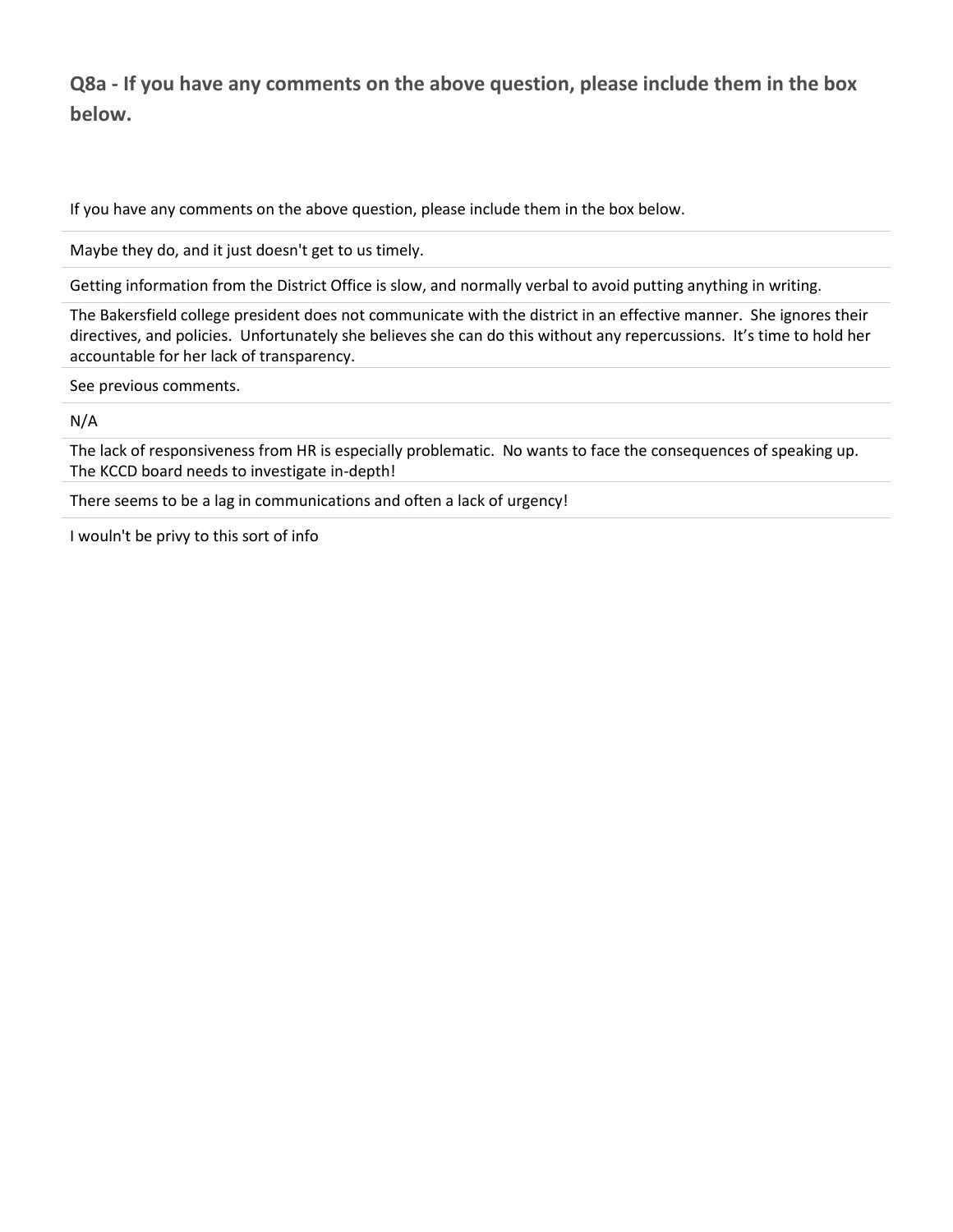



| #            | Field                                | Minimum | Maximum | Mean | <b>Std Deviation</b> | Variance | Count |
|--------------|--------------------------------------|---------|---------|------|----------------------|----------|-------|
| $\mathbf{1}$ | Indicate your primary work location. |         | 8.0     |      |                      |          | 262   |

| $\#$           | Indicate your primary work location. | Percentage |
|----------------|--------------------------------------|------------|
| $\mathbf{1}$   | <b>BC Main Campus</b>                | 86.3%      |
| $\overline{4}$ | <b>BC Delano College Center</b>      | 5.3%       |
| 5              | <b>BC Southwest Campus</b>           | 1.1%       |
| 6              | <b>BC</b> Online                     | 1.9%       |
| $\overline{7}$ | <b>BC Weill Institute</b>            | 1.5%       |
| 8              | <b>Other BC Location</b>             | 3.8%       |
|                | Total                                | 262        |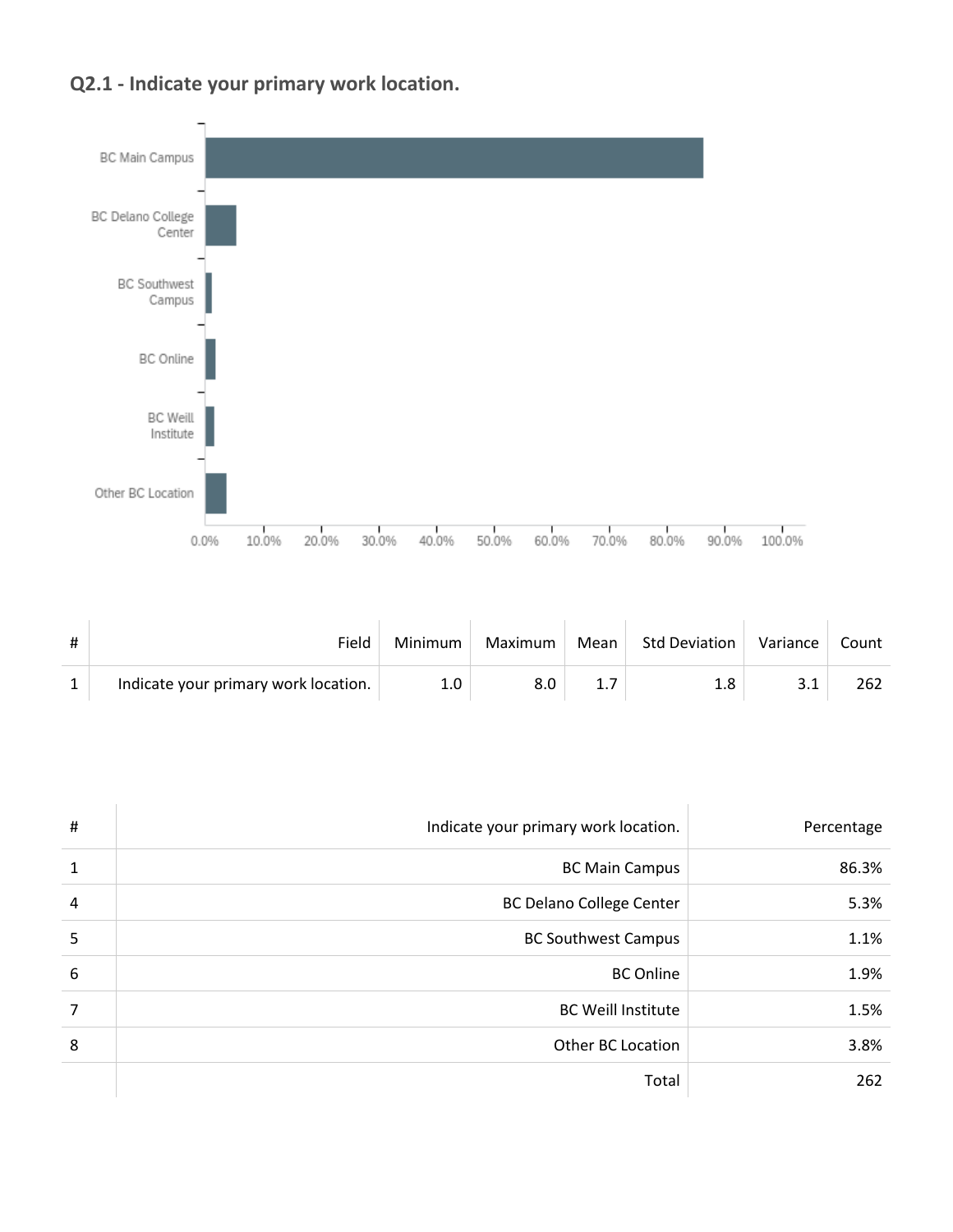## **Q2.2 - Indicate your primary role at BC.**



| # | Field                             | Minimum | Maximum | Mean | <b>Std Deviation</b> | Variance | Count |
|---|-----------------------------------|---------|---------|------|----------------------|----------|-------|
|   | Indicate your primary role at BC. | 1.0     | 3.0     | 1.9  | 0.6                  | 0.4      |       |

| # | Indicate your primary role at BC. | Percentage |
|---|-----------------------------------|------------|
| 1 | Classified                        | 25.7%      |
| 2 | Faculty                           | 59.9%      |
| 3 | Administrator/Manager             | 14.4%      |
|   | Total                             | 257        |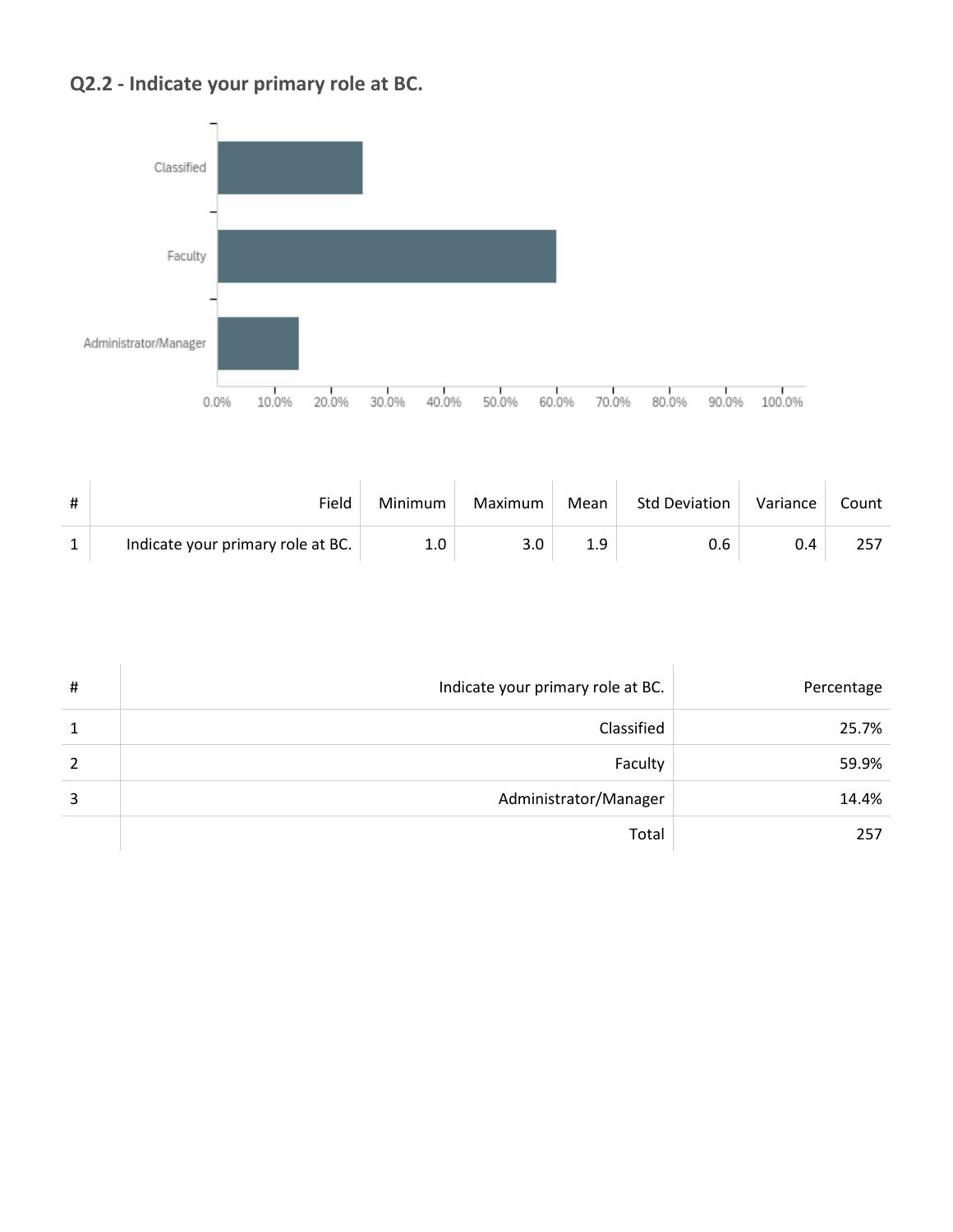

# **Q2.3 - Are you employed part-time or full-time?**

| Field                                    | Minimum | Maximum | Mean Std Deviation | Variance | Count |
|------------------------------------------|---------|---------|--------------------|----------|-------|
| Are you employed part-time or full-time? |         |         |                    | 0.1      |       |

| # | Are you employed part-time or full-time? | Percentage |
|---|------------------------------------------|------------|
| 1 | Part-time                                | 14.1%      |
|   | Full-time                                | 85.9%      |
|   | Total                                    | 262        |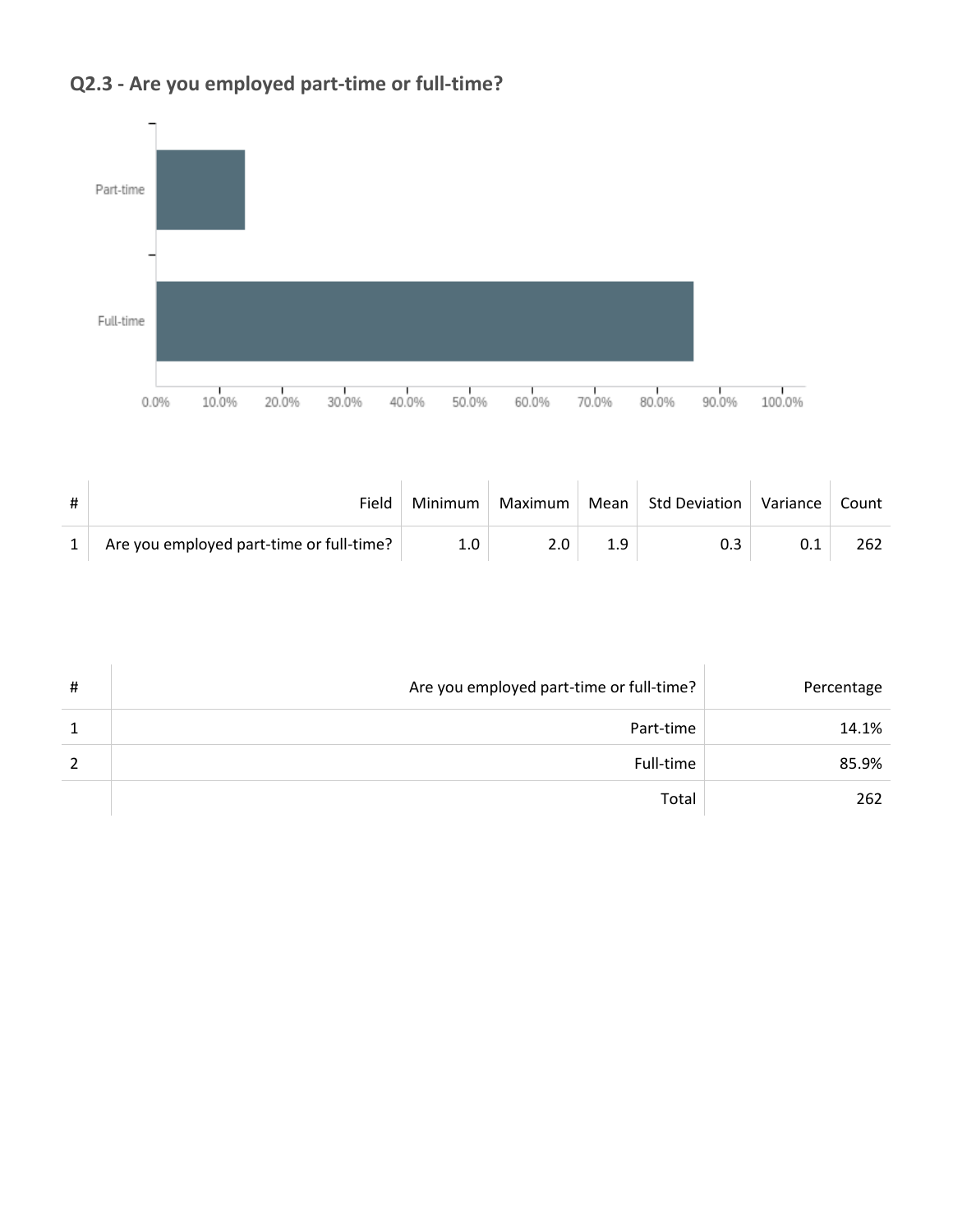# **Q2.4 - How long have you worked for Bakersfield College?**



| # | Field                                                | Minimum | Maximum | Mean | Std<br>Deviation | Variance | Count |
|---|------------------------------------------------------|---------|---------|------|------------------|----------|-------|
|   | How long have you worked for Bakersfield<br>College? | 1.0     | 5.0     | 2.8  | 14               | 2.0      | 259   |

| # | How long have you worked for Bakersfield College? | Percentage |
|---|---------------------------------------------------|------------|
| 1 | Less than two years                               | 17.0%      |
| 2 | Two to ten years                                  | 45.6%      |
| 4 | Eleven to twenty years                            | 19.7%      |
| 5 | More than twenty years                            | 17.8%      |
|   | Total                                             | 259        |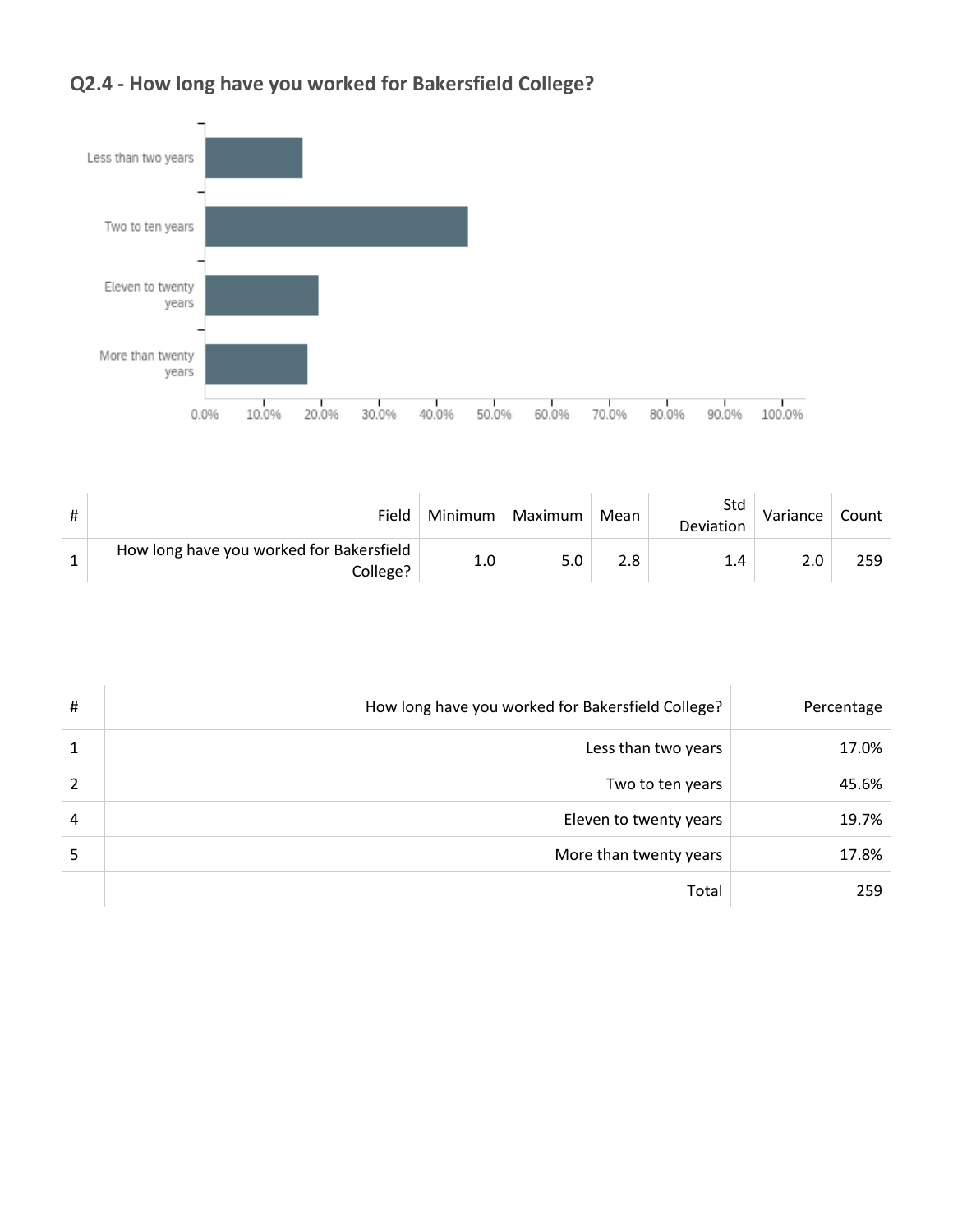**Q2.5 - Have you served on any of the following committees, currently or in the past? Academic Senate Accreditation & Institutional Quality Committee (AIQ) Administrative Council Assessment Committee Budget Committee College Council Curriculum Committee Educational Administrators Council (EAC) Equal Opportunity & Diversity Advisory Council (EODAC) Facilities & Sustainability Committee Faculty Chairs/Directors Council (FCDC) Information Services & Instructional Technology (ISIT) Professional Development Committee Program Review Committee Safety Advisory Committee Student Affairs Leadership Team (SALT)**



| #            | Field                                                                                                                                                                                                                                                                                                                                                                                                                                                                                                                                                                                                                                                                                 | Minimum | Maximum | Mean | Std<br>Deviation | Variance | Count |
|--------------|---------------------------------------------------------------------------------------------------------------------------------------------------------------------------------------------------------------------------------------------------------------------------------------------------------------------------------------------------------------------------------------------------------------------------------------------------------------------------------------------------------------------------------------------------------------------------------------------------------------------------------------------------------------------------------------|---------|---------|------|------------------|----------|-------|
| $\mathbf{1}$ | Have you served on any of the following<br>committees, currently or in the past?<br>Academic Senate Accreditation & amp;<br>Institutional Quality Committee (AIQ)<br>Administrative Council Assessment Committee<br>Budget Committee College Council Curriculum<br>Committee Educational Administrators Council<br>(EAC) Equal Opportunity & amp; Diversity<br>Advisory Council (EODAC) Facilities & amp;<br>Sustainability Committee Faculty<br>Chairs/Directors Council (FCDC) Information<br>Services & amp; Instructional Technology (ISIT)<br>Professional Development Committee Program<br>Review Committee Safety Advisory Committee<br>Student Affairs Leadership Team (SALT) | 1.0     | 2.0     | 1.4  | 0.5              | 0.2      | 260   |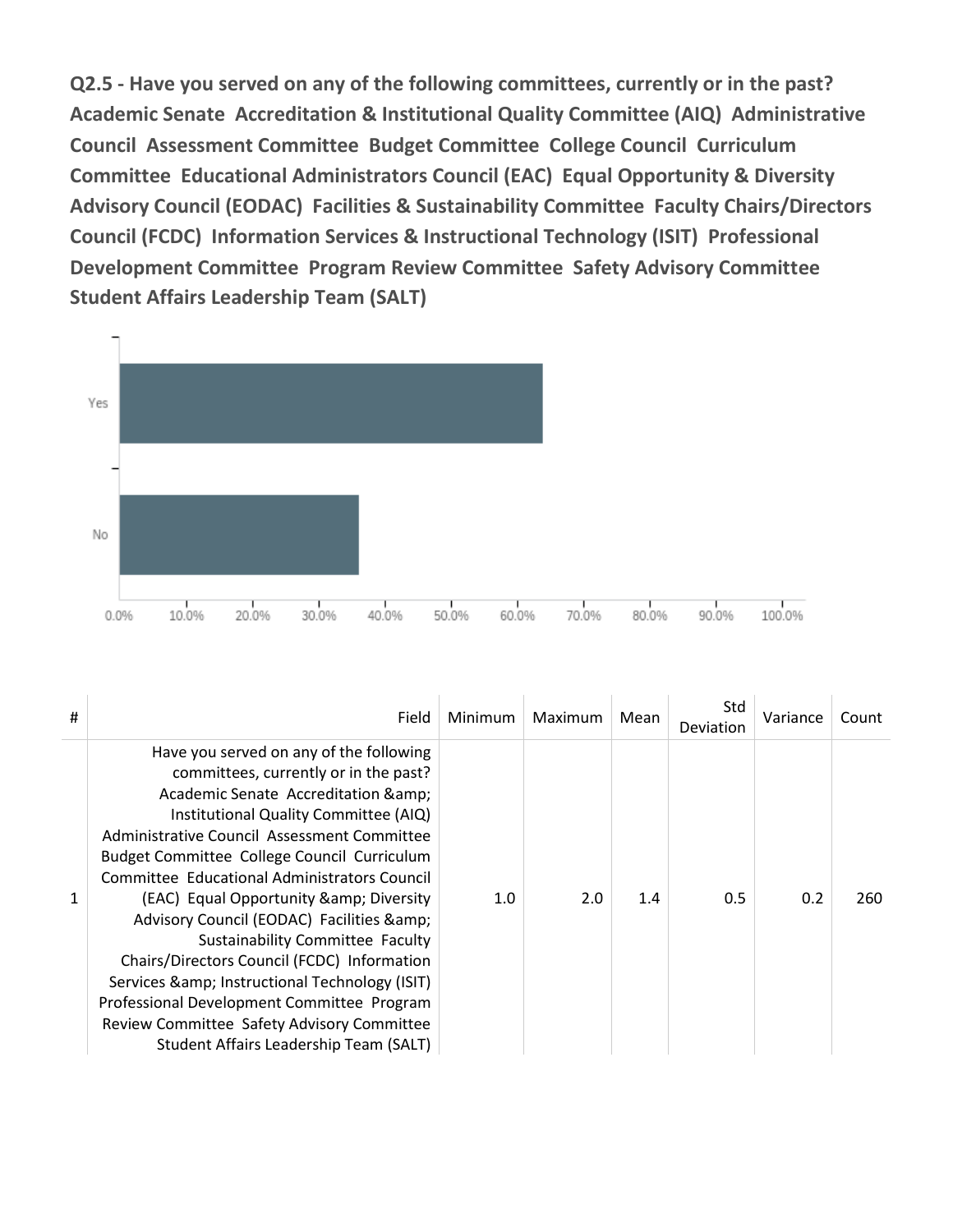|   | Have you served on any of the following committees, currently or in the past?<br>Academic        |            |
|---|--------------------------------------------------------------------------------------------------|------------|
|   | Senate Accreditation & Institutional Quality Committee (AIQ) Administrative Council Assessment   |            |
|   | Committee Budget Committee College Council Curriculum Committee Educational                      |            |
| # | Administrators Council (EAC) Equal Opportunity & Diversity Advisory Council (EODAC) Facilities & | Percentage |
|   | Sustainability Committee Faculty Chairs/Directors Council (FCDC) Information Services &          |            |
|   | Instructional Technology (ISIT) Professional Development Committee Program Review Committee      |            |
|   | Safety Advisory Committee Student Affairs Leadership Team (SALT)                                 |            |
|   | Yes                                                                                              | 63.8%      |
|   |                                                                                                  |            |
|   | No.                                                                                              | 36.2%      |
|   | Total                                                                                            | 260        |
|   |                                                                                                  |            |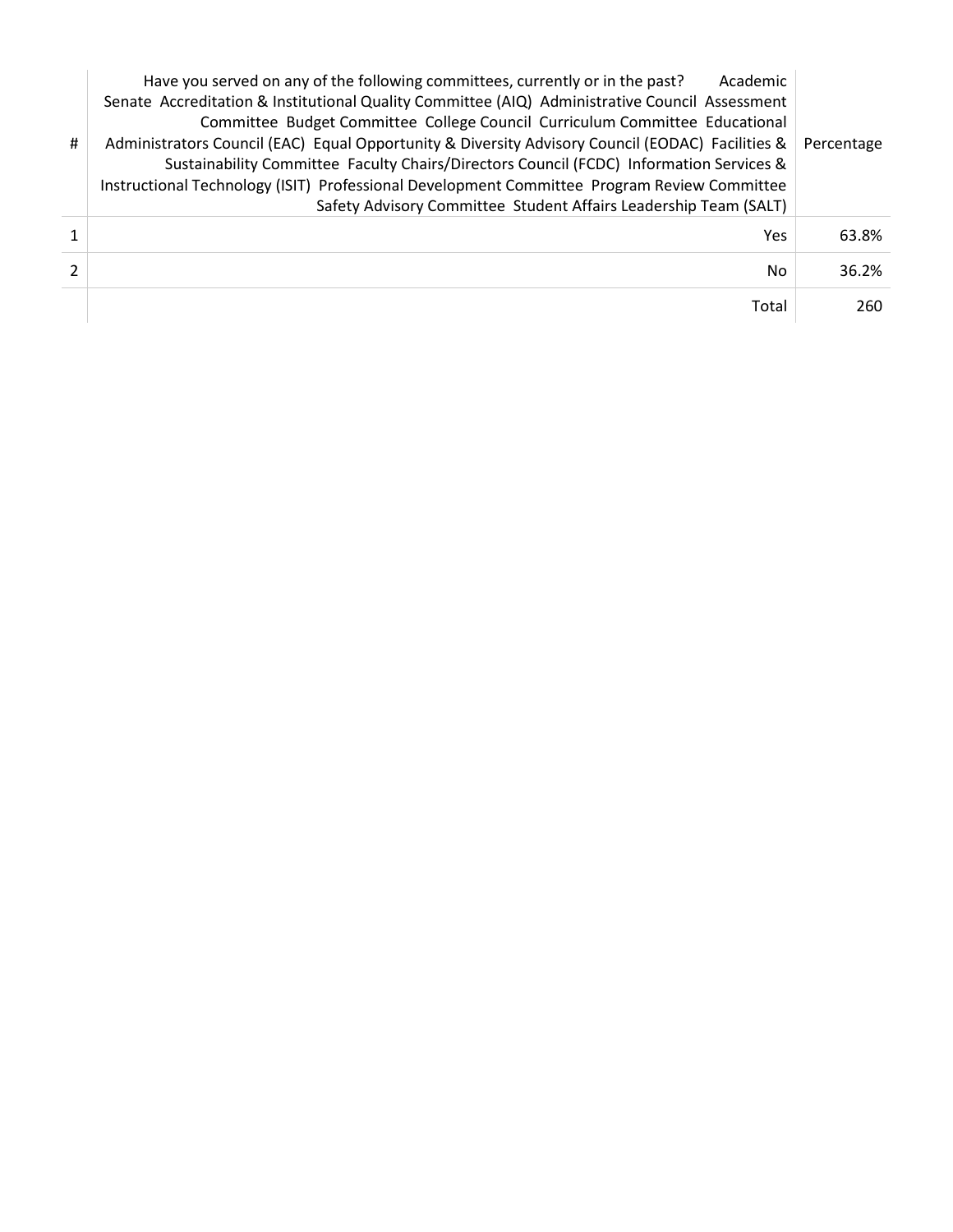## **Q2.7 - What is your gender?**



| # | Field                | Minimum | Maximum | Mean          | <b>Std Deviation</b> | Variance | Count |
|---|----------------------|---------|---------|---------------|----------------------|----------|-------|
|   | What is your gender? | 1.0     | 4.0     | $1.8^{\circ}$ |                      | 1.0      | 261   |

| #             | What is your gender? | Percentage |
|---------------|----------------------|------------|
| 1             | Female               | 52.5%      |
| $\mathcal{P}$ | Male                 | 33.3%      |
| 3             | Non-binary           | 0.8%       |
| 4             | Prefer not to say    | 13.4%      |
|               | Total                | 261        |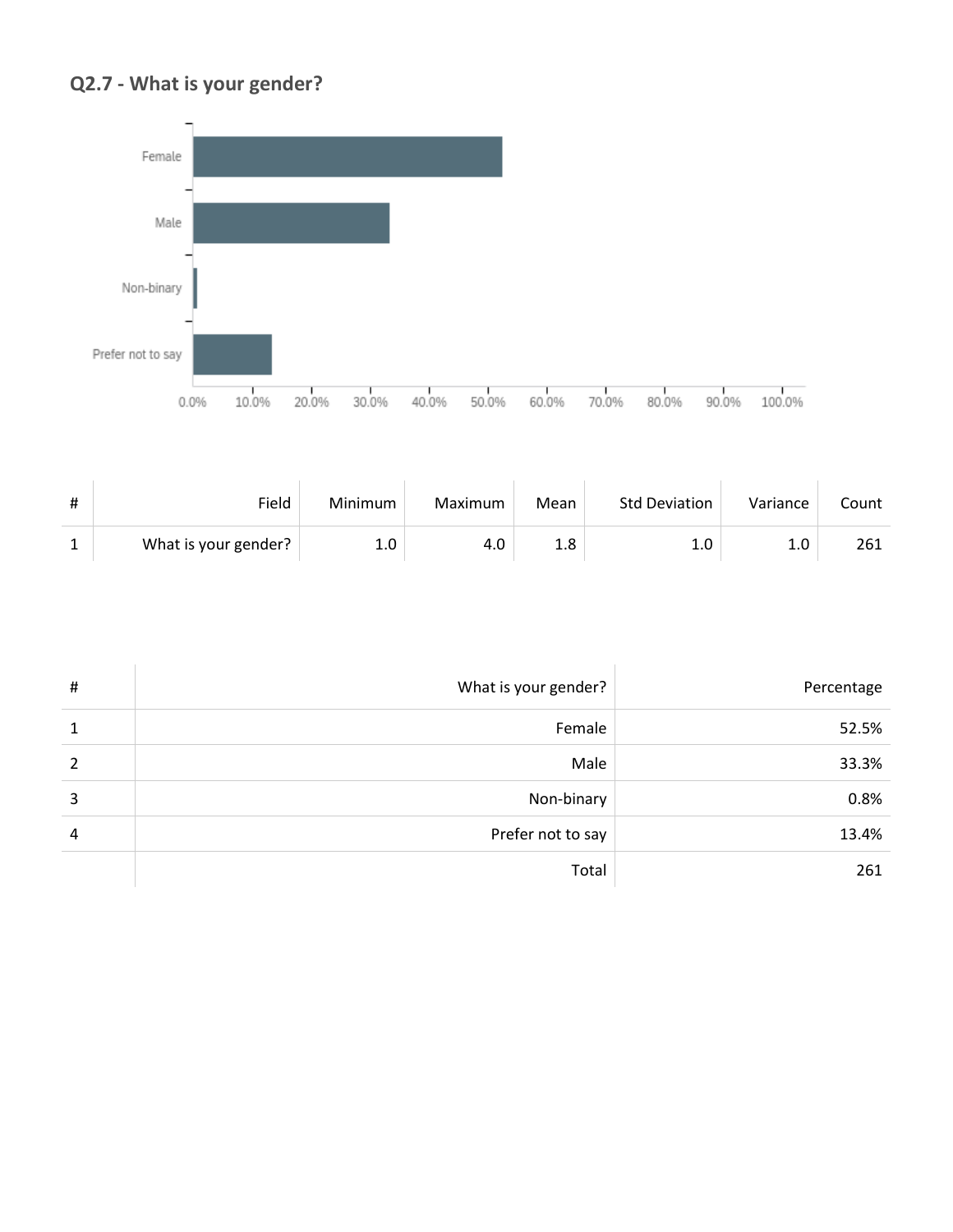

# **Q2.8 - Do you consider yourself to be transgender?**

| # | Field                                         | Minimum | Maximum | Mean Std Deviation | Variance   Count |     |
|---|-----------------------------------------------|---------|---------|--------------------|------------------|-----|
|   | 1 Do you consider yourself to be transgender? | 1.0     | 4.0     | 0.6                | 0.4              | 262 |

| # | Do you consider yourself to be transgender? | Percentage |
|---|---------------------------------------------|------------|
|   | Yes                                         | 0.4%       |
|   | No                                          | 90.1%      |
| 4 | Prefer not to say                           | 9.5%       |
|   | Total                                       | 262        |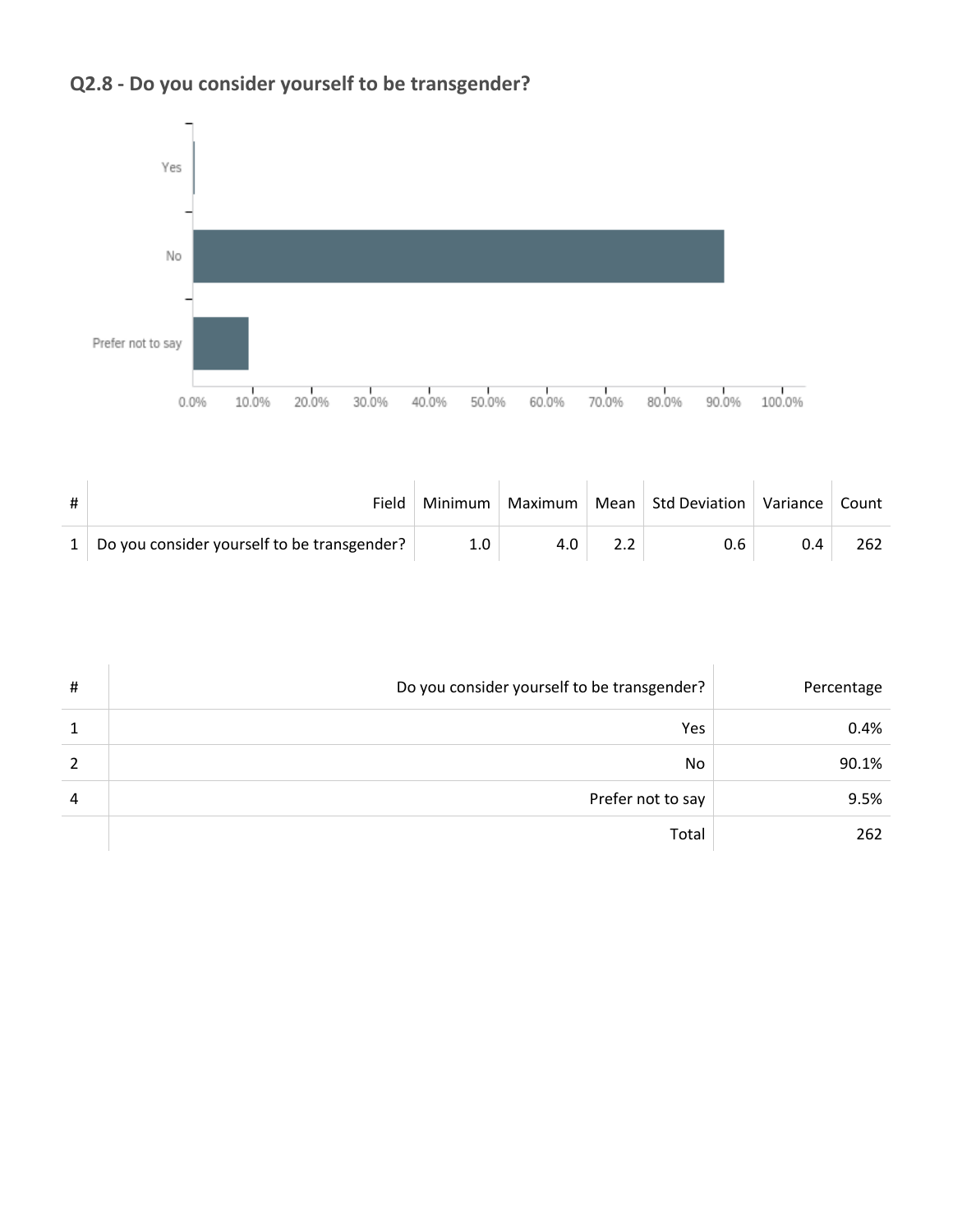



| Field                           | Minimum | Maximum | Mean | Std Deviation | Variance | Count |
|---------------------------------|---------|---------|------|---------------|----------|-------|
| Do you consider yourself to be: | 1.0     | 5.0     |      |               | 1.3      |       |

| $\sharp$       | Do you consider yourself to be: | Percentage |
|----------------|---------------------------------|------------|
| 1              | Gay                             | 2.0%       |
| $\overline{2}$ | Straight/Heterosexual           | 76.9%      |
| 3              | Bisexual                        | 3.1%       |
| $\overline{4}$ | Other                           | 1.2%       |
| 5              | Prefer not to say               | 16.9%      |
|                | Total                           | 255        |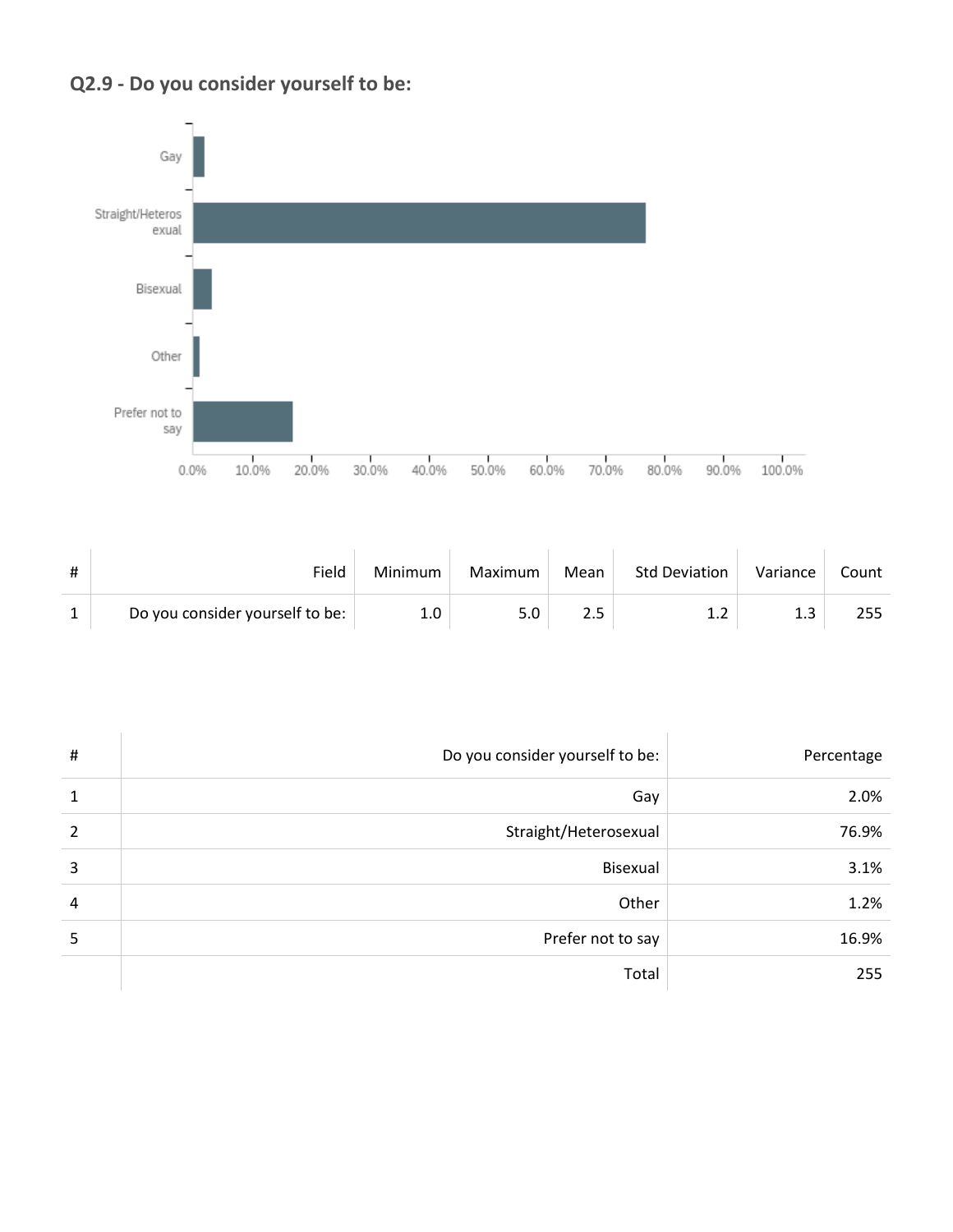



| # | Field                    | Minimum | Maximum | Mean  | <b>Std Deviation</b> | Variance | Count |
|---|--------------------------|---------|---------|-------|----------------------|----------|-------|
|   | Indicate your age group: | 1.0     | 5.0     | ے . د |                      |          |       |

| $\#$ | Indicate your age group: | Percentage |
|------|--------------------------|------------|
| 1    | 30 or under              | 6.0%       |
| 2    | 31 to 40                 | 25.0%      |
| 3    | 41 to 50                 | 29.0%      |
| 4    | 51 to 60                 | 25.4%      |
| 5    | 61 or over               | 14.7%      |
|      | Total                    | 252        |